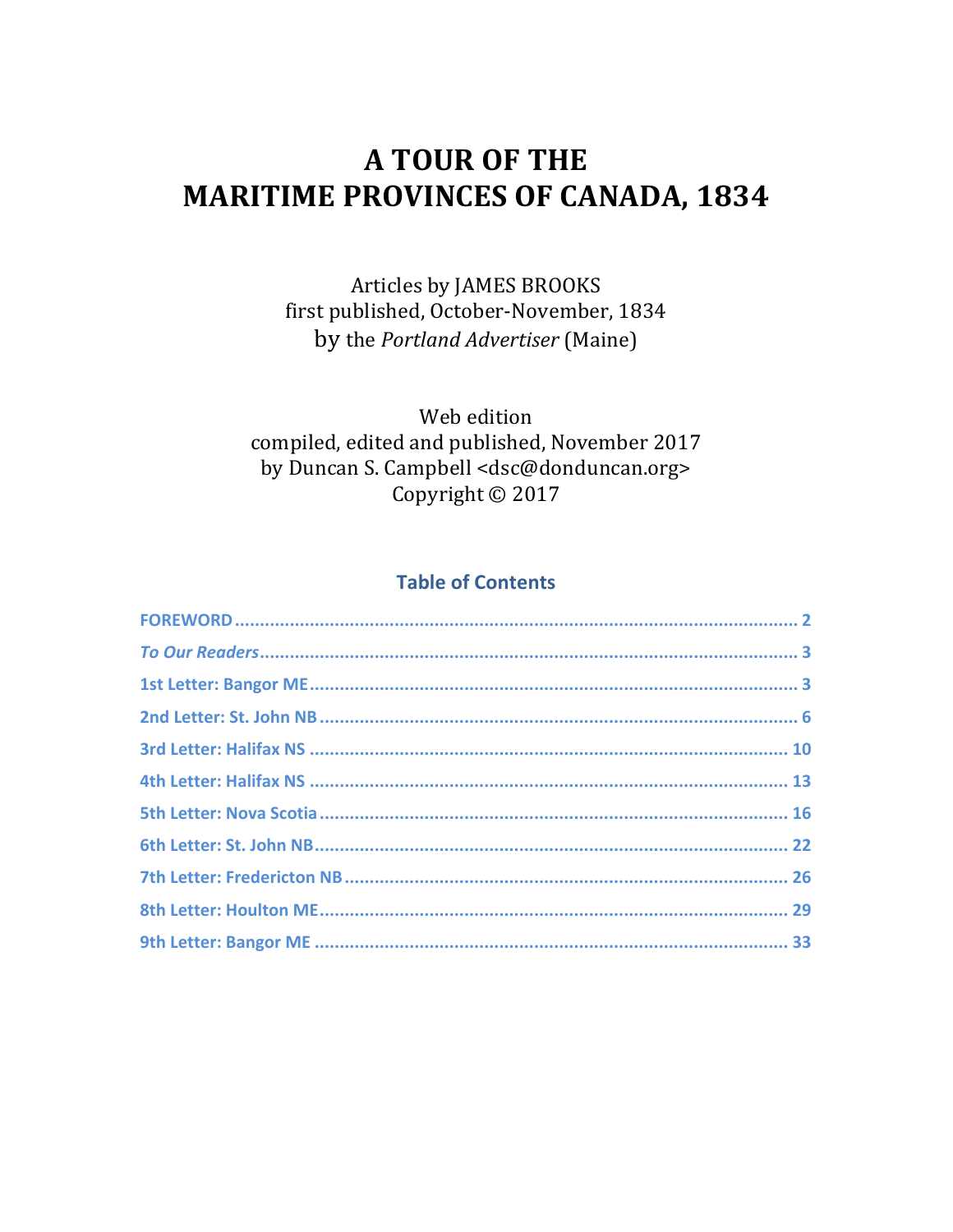#### FOREWORD

James Brooks was born in Portland, Maine, in the first decade of the 19th century. His early years were marked by the loss of his father at sea, and the family's consequent financial difficulties. In overcoming these obstacles, he showed himself to be a prototypical "self-made man" — rising from apprentice to college graduate and attorney-at-law, from essayist and journalist to newspaper editor and owner, and culminating as a United States congressman.

In 1834, James Brooks was working as editor of the *Portland Advertiser*. That autumn, he visited two of the Canadian Maritime Provinces, publishing a series of newspaper articles about his travel experiences. His observations of those far-off days are a useful source of information for the modern reader.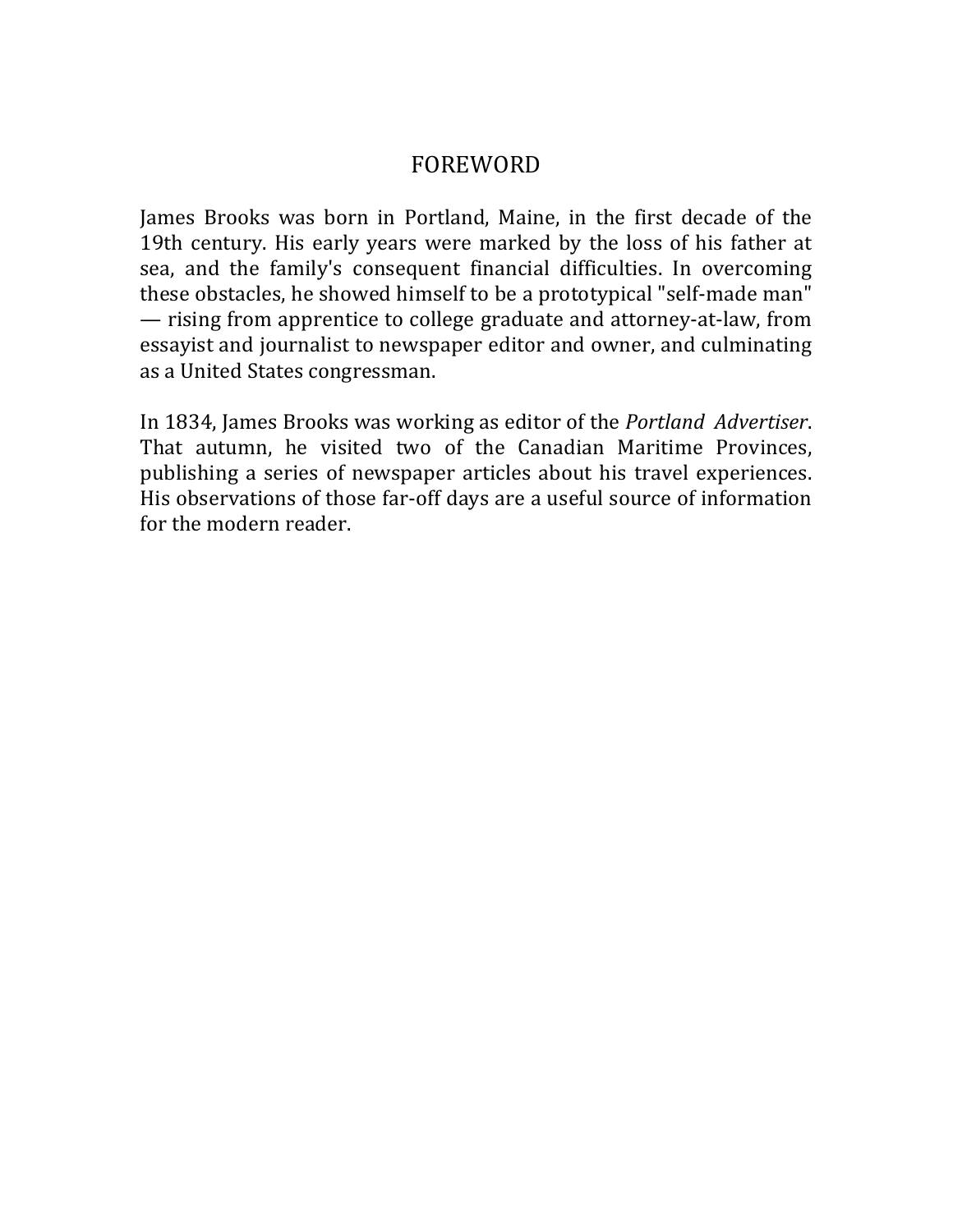### *To Our Readers*

*Portland (Maine), September 30th, 1834.*

*Mr.* Brooks, whose correspondence our readers have so often been *acquainted with—and favorably acquainted with, we hope—left Portland this* morning on a *journey to the Eastward, to go at least as far East as St. John, N.B., and if cholera and quarantine will permit, to Halifax in Nova Scotia.* After making this journey, he will, if not impracticable, go up the river St. John, and across the country to the St. Lawrence, then to Quebec *and Montreal, and then as far West as time will permit, previous to the meeting of Congress in December; and in Washington he will continue till January.*

*During this journey, Mr. Brooks will correspond for the Advertiser as* hitherto, and for one of the leading newspapers in the city of New Orleans. We are not able to say whether he will furnish us with a regular series of *letters before he reaches the Canadas, as the affairs of our own State are* pretty well known to our subscribers. But we have made this early announcement to our readers, and to others who may feel interested, so *that* they may understand when, and from whom, is to come the *correspondence.*

## **1st Letter: Bangor ME**

Bangor (Maine), October 4th, 1834.

Everybody must write a letter from Bangor, this rising city of the East, and so I begin mine. I gave you last year an account of matters and things here. I have not much to add that is new, for storms, wind and mud, one can see but little of a place amid. A few more hills have been torn down. A few more houses have been sprinkled about. Many more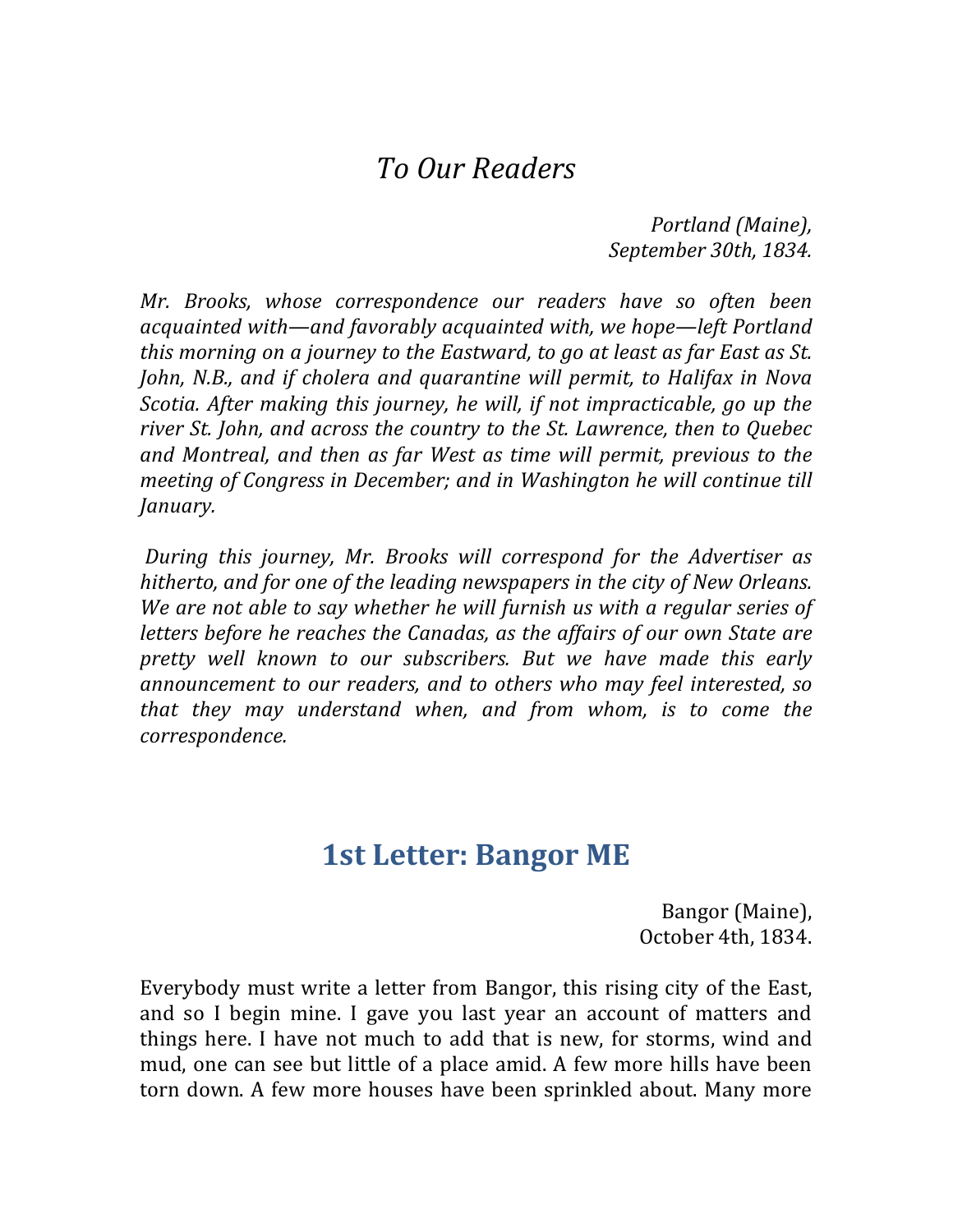people have come here. The new hotel is indeed a magnificent building, but I should not pardon myself if to mine own host of the Exchange Coffee House, I did not pay the merited compliment of saying, that I have never been in a house where a better table was kept, better regulations prevailed, or over which a more gentlemanly man presided.

When one sees a place *jumping* up like Bangor, for there is no *growing* about it, one is earnest to know the cause, the why and the wherefore. How is it? What causes it? They talk of the lumber trade—of logs and lands—of rivers with formidable consonants and unpronounceable names. But, after all, though these do much, they do but little or nothing toward the increase and prosperity of a place when compared with a spirit of enterprise—with courageous speculation—with a foresight that sees what is *to be*, and falters not in pursuit of it. If I understand the character of the Bangor people, that is pre-eminently the spirit that prevails here. There are many young men, and they engage in trade and adventure with the warmth and enthusiasm that commonly distinguish young men. Some of the best blood too of our State has come here young men who had nothing at home but their own energies and talents, and who rushed here with a high spirit for enterprise, and who, in venturing much, have gained much. Hence, projects that would startle some of our capitalists, they engage in with confidence, and thus far they have succeeded. Prophecy has predicted their ruin, and croaked over their downfall; but Bangor has gone on increasing, and as yet destined to increase, in a growth that will soon leave Portland in the rear, unless our capitalists awake, and see what is going on, and what *might* go on about them. We are about a half-century behind the age. True, they are a little mad, but yet there is a method in their madness. One likes to hear them prophecy. There is something agreeable in their visions. They show one Greenleaf's map, $1$  and talk of railroads—the Lord knows where—among lakes that a man can't pronounce, and by rivers that one never heard of. "A splendid hotel", says one, "we are going *to have here.*" Here! Where? and where do you think, but in the deep woods, where the path is just spotted out. "We'll have one here on *Moosehead Lake,*" he goes on adding. "We'll make a road. The trout *fishing is excellent. We'll make it but thirty-six hours distant from Boston.* 

 $1$  Moses Greenleaf (1777-1834) — Known as "Maine's first mapmaker"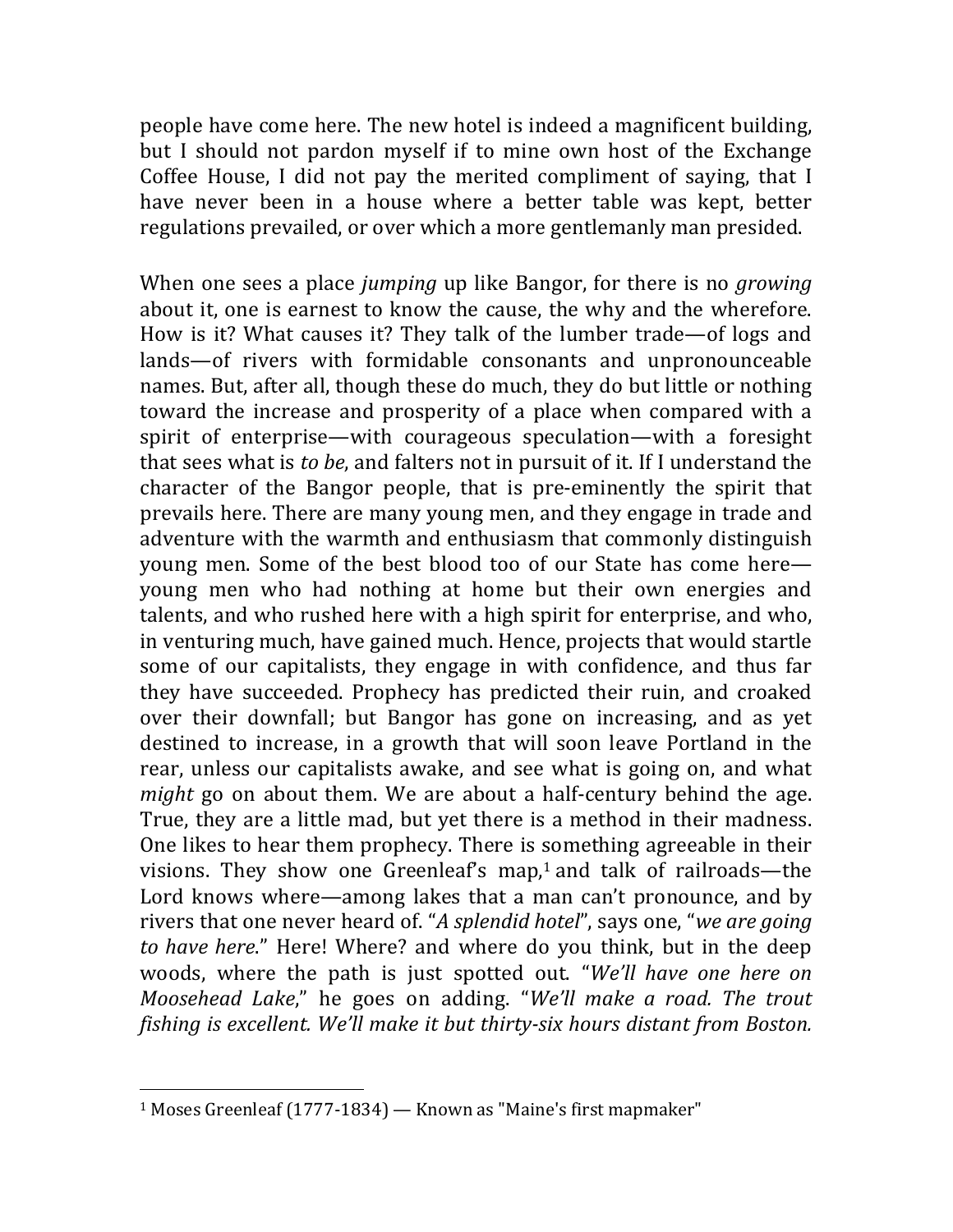*We'll connect it with the Canada road to Quebec. We'll make it the grand highway*." 

Now here is adventure for you. One's head is turned dizzy. But dizzier still my head was made, when yet another speculation had conquered the Canadas, or rather the Canadas themselves had become States of the Union—and then a railroad was made from Ouebec to the ocean, and the St. Lawrence was rendered useless, as it were, and our State, or the Bay of the Penobscot, had become what New York City is, the outlet of a vast interior. To hear these things is as good as reading Byron's *Manfred.<sup>2</sup>* It wakens up one, and lifts up one's ideas. As for limiting the springs of Yankee enterprise, who will undertake to do it? People, who, from Maine, will carry on the lumber business in Georgia and Florida what will they not do at home!

In Bangor, it is said, there are already 8,000 inhabitants. How this may be I don't know, but if there are  $2,000$  names on the voting list, as it is said there are, this is not improbable. A large proportion, however, of the population is male. This is visible in the churches, as well as easily accounted for from the fact, that here a large number of young men resort, without families, and many, it is probable, for but a short residence.

I have never before travelled the seaboard route from Portland to Bangor, and now I must confess myself surprised at the extent and beauty of the villages all along the coast. Indeed, from Wiscasset to Bangor, there is almost a—continuous, I was going to say—succession of villages upon the road. On the Damariscotta river, and at the foot of the Pond, there are villages in which much business is done. Waldoboro is a pleasant town. Warren is more than pleasant, thriving and attractive. Thomaston is wealthy. Prosperity there seems to crown the exertions of all. The village at East Thomaston seems to be remarkably thriving. I went into the State Prison, and scrambled a half-mile or more, on a staging, upstairs and downstairs, around the spacious area in which is the limestone, and where is worked the granite. Never was there more civil or gentlemanly conductors—but though I don't like to

<sup>&</sup>lt;sup>2</sup> Manfred  $-$  Dramatic poem (1816-1817) by Lord Byron, having elements of mystery and the supernatural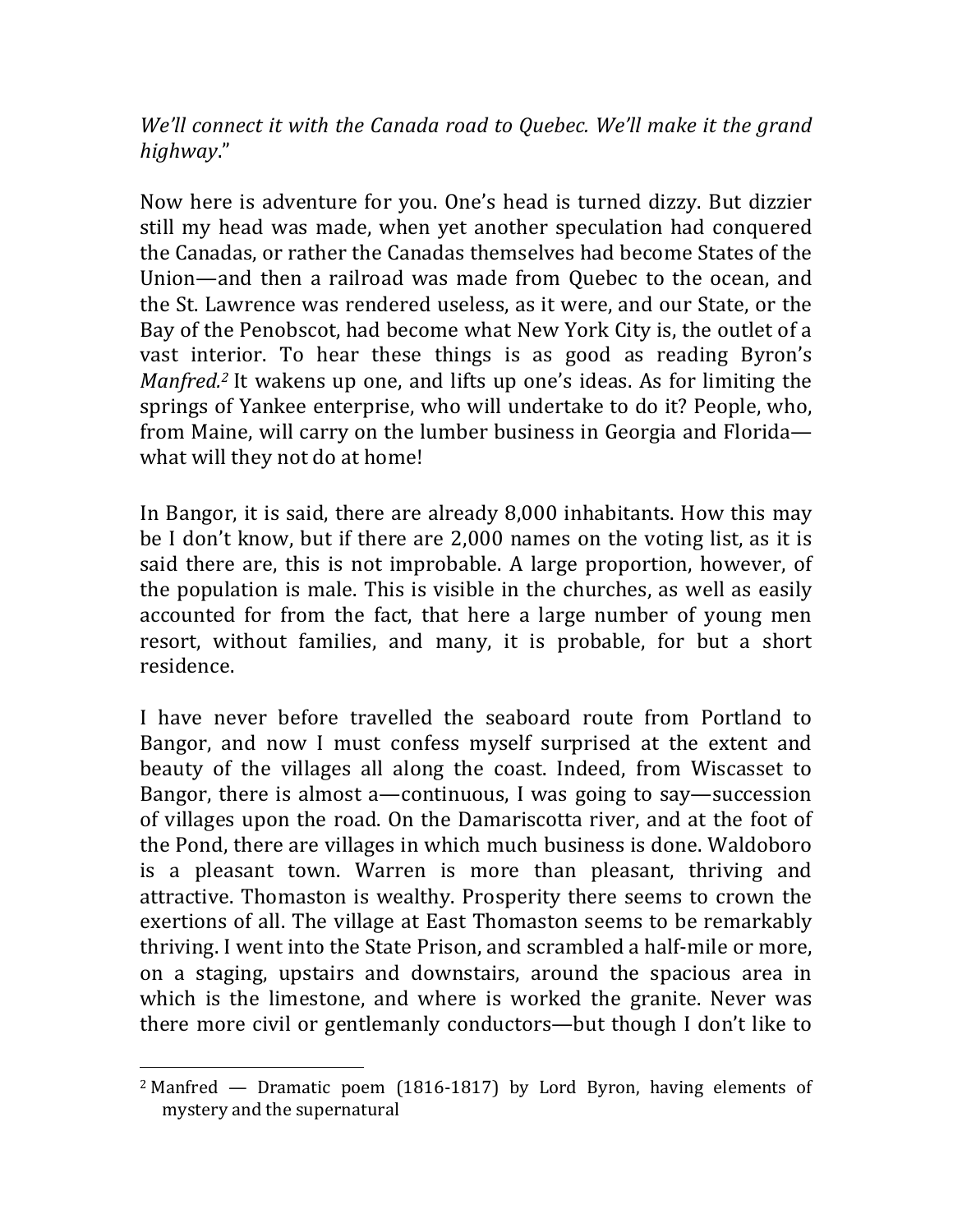introduce politics into my letters, yet I must say that if they would devote the time, it is said they spend in electioneering, to making the prisoners keep the prison neater, it would be better for the prisoners, better for themselves, and better for the State. It does not compare in this respect to Charlestown, or the other State Prisons I have seen. Camden, too is a beautiful village. The road all along from Warren, beyond Camden, is dotted with limekilns. They tell me I must blow up Duck Trap toll bridge—a little bridge with a few more than a dozen planks over a little cove—to cross which they charge an enormous toll: and therefore, be it known that Duck Trap Bridge may consider itself blown up.

Belfast is the next large town in order. I sang its fame in my former wanderings. And then, further up the river, comes the upper village of Frankfort, a jewel of a village, where one might pass his days in peace *if* it were not in the county of Waldo! To Frankfort, follows Hampden we passed it in thick darkness—and then the City of Bangor, the Cincinnati of the East, with which I began and with which I end. I go in search of the East on Monday morning.

## **2nd Letter: St. John NB**

St. John, (New Brunswick), October 23rd, 1834.

*Out* of the woods at last am I, that is, where mails go, and news can *circulate once in a century at least. By this time, I dare say, you think you ought to be hearing from a wanderer, who promised to write you some accounts of his journeyings. Since I wrote you from Bangor, I have crossed the Bay of Fundy, and have been through Nova Scotia, tarried awhile at Halifax, and tarried long at Annapolis, where I was compelled to wait for a steamboat to take me back to St. John. And now for an account of matters and things by the way.*

I left Bangor on Monday, Oct 6, and arrived in Eastport Tuesday evening. The villages between Bangor and Eastport I need not speak of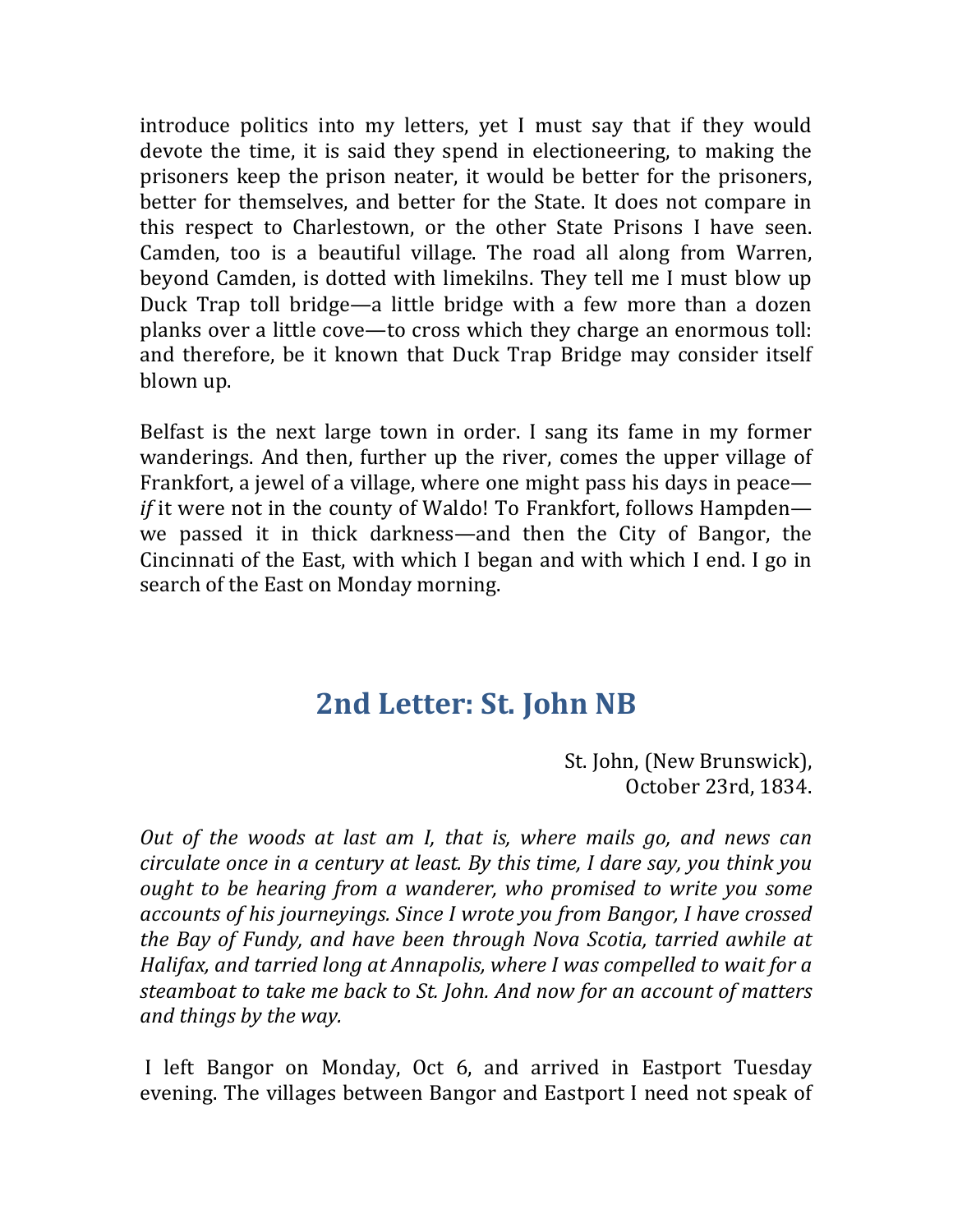at length, as they are better known to your readers than to a hurried traveler in a stagecoach. Ellsworth looks like a thriving and increasing village. One then is carried into not a very promising country, where the clearings are but few and far between, and where population has pushed but little into the interior. Cherryfield was our stopping place for the night. Columbia was rapidly passed through. Then came the Machiases, which are two neat and pretty villages, that seem to a traveler like an oasis in the desert, after he has been for hours amid huge trees, stripped of their foliage, with their naked branches towering to the skies, all burnt and blasted by some desolating fire, which has given the woods for miles and miles a most hideous aspect. I must confess that I was disappointed in this part of Maine, and the disappointment was greater, probably, as the unexpectedly beautiful picture which one can see, all along the shore road west of the Penobscot, leads one to expect something as unexpected east of the Penobscot. Population, however, has made but little advances there. The villages are thriving, and generally speaking, pleasant and attractive. All or almost all, seem to be doing well, who live there. But the genius of agriculture does not sit there, that goddess that makes the wilderness blossom like the rose, that sweeps off the forest, and scatters over hill and plain the charming farmhouse, and the happy farmer, and his happier family. Lumber is one of the sources of trade, and fishing another; and there is an apparent reluctance to touch the soil. Indeed, there are upon the sea coast but few temptations to touch the soil, so miserable is much of it, and so barren; but the interior, it is said though but few people have as yet penetrated there, at least in the region of Machias—there is a more inviting region, the soil is better and the climate freer from damps and fogs.

From Machias, the traveler goes through the woods, and the woods, and the woods. The hideous burnt trees hang over the rocks like grim specters, as if to frighten off the settler. Nothing can be more dismal. In the glimmer of twilight, it would cost no fancy to suppose them to be anything other than what they are, such a desolation do they fix upon everything. Upon my word, the Dismal Swamp<sup>3</sup> is a paradise in comparison. How beautiful then do the green fields of Dennysville

 $3$  Dismal Swamp  $-$  On the border of Virginia and North Carolina; Brooks visited this district in 1833.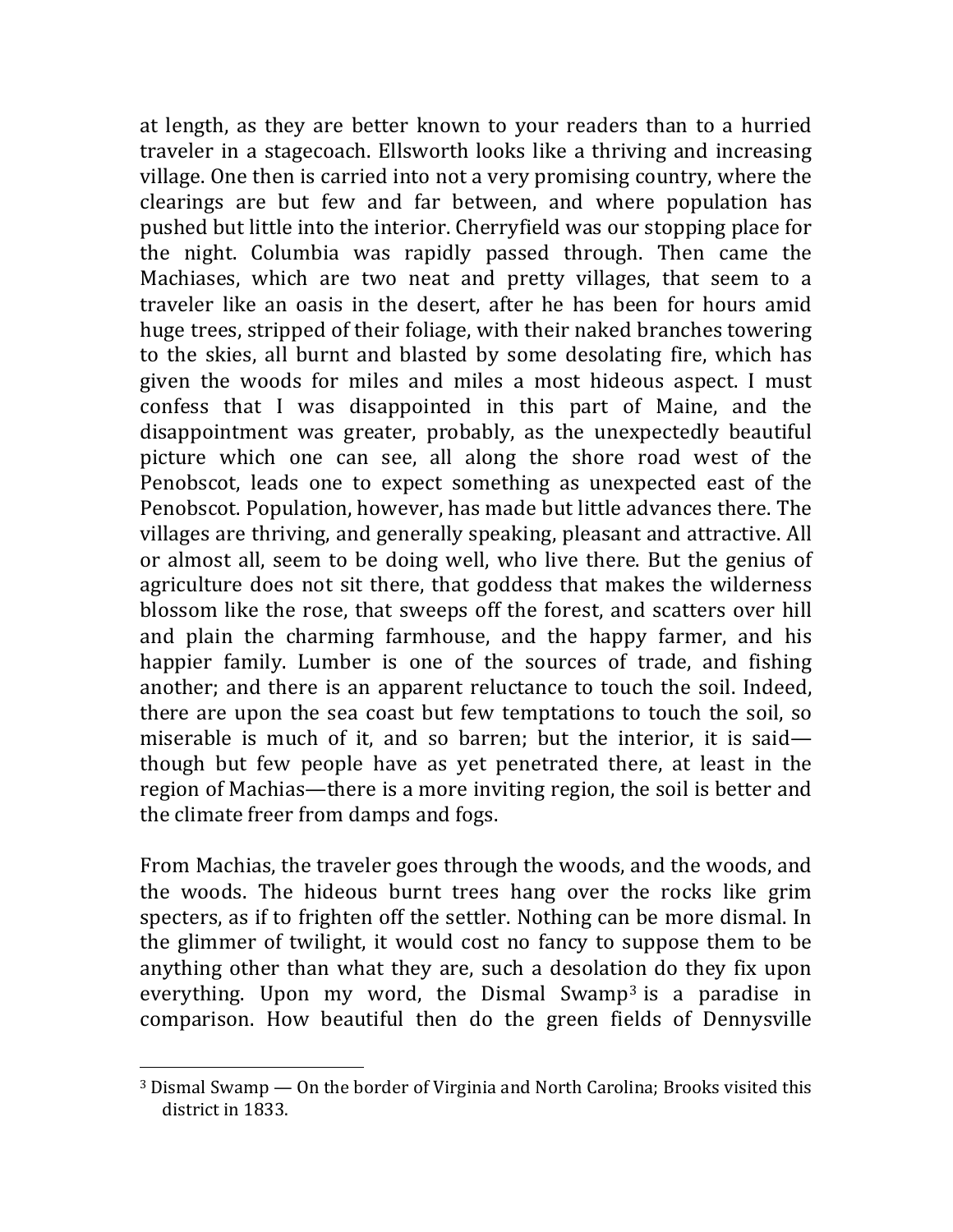appear, the well-worked farms—the handsome dwellings, and the handsome church. The beauty of the picture is redoubled by the contrast. From Dennysville, we come to Pembroke, a village of some importance—and then comes Eastport—the end of the East, as we suppose it in the Western section of Maine; but the beginning, as they reckon things there, and but the beginning as I have found it: for, at Halifax, they talk with the utmost coolness of "the Eastern stage," and there too, with a laughable *sangfroid*,<sup>4</sup> they advise the traveler to go "down East," that is to Pictou, to Prince Edward Island, or to the jumping-off place on the banks of Newfoundland. Rely upon it then, there is no "down East", as there is no "West" as everybody will tell you, who has travelled there, each man you ask pointing to some region beyond, and thinking his neighbor farther advanced than he is. At Eastport, there is an Eastern mail. At St. John, there is an Eastern people. At Halifax, there is an Eastern stage.

Eastport is a beautiful island, take it all in all. There is about it much magnificent scenery. From the summit of its loftiest hills, one can see far and wide—and when the day is clear—but alas, when is it clear of fog in the Bay of Fundy?—the prospect is as charming as almost any in the Union. From the hills of Eastport, for the first time, I saw a foreign land; and from one of its hills, in the neat and superb parade ground of Fort Sullivan, the American flag floats in full sight of the dominions of a British monarch. The village of Eastport is built chiefly of wood—and exhibits signs of general prosperity and increase. Its fortunate position in peace, the frontier town of the Eastern section of the United States, gives it a thousand advantages, of which it daily reaps the profit, as the depot of the people under the two governments.

From Eastport, my next move was in the steamboat to St. John. Having been regularly inducted into the mysteries of *pounds*, *shillings* and *pence*, and been told that a *shilling* currency is twenty cents, and that of course five *shillings* make one dollar, and a *pound* is four of our dollars, and seeing for the first time the hills of New Brunswick and Nova Scotia, I felt quite gratified for any pecuniary encounter with the Bluenoses,<sup>5</sup> as they are called—why and wherefore, I wish some lexicographer would

<sup>&</sup>lt;sup>4</sup> *Sangfroid* — Imperturbability; "cool"

 $5$  Bluenose — Person from Nova Scotia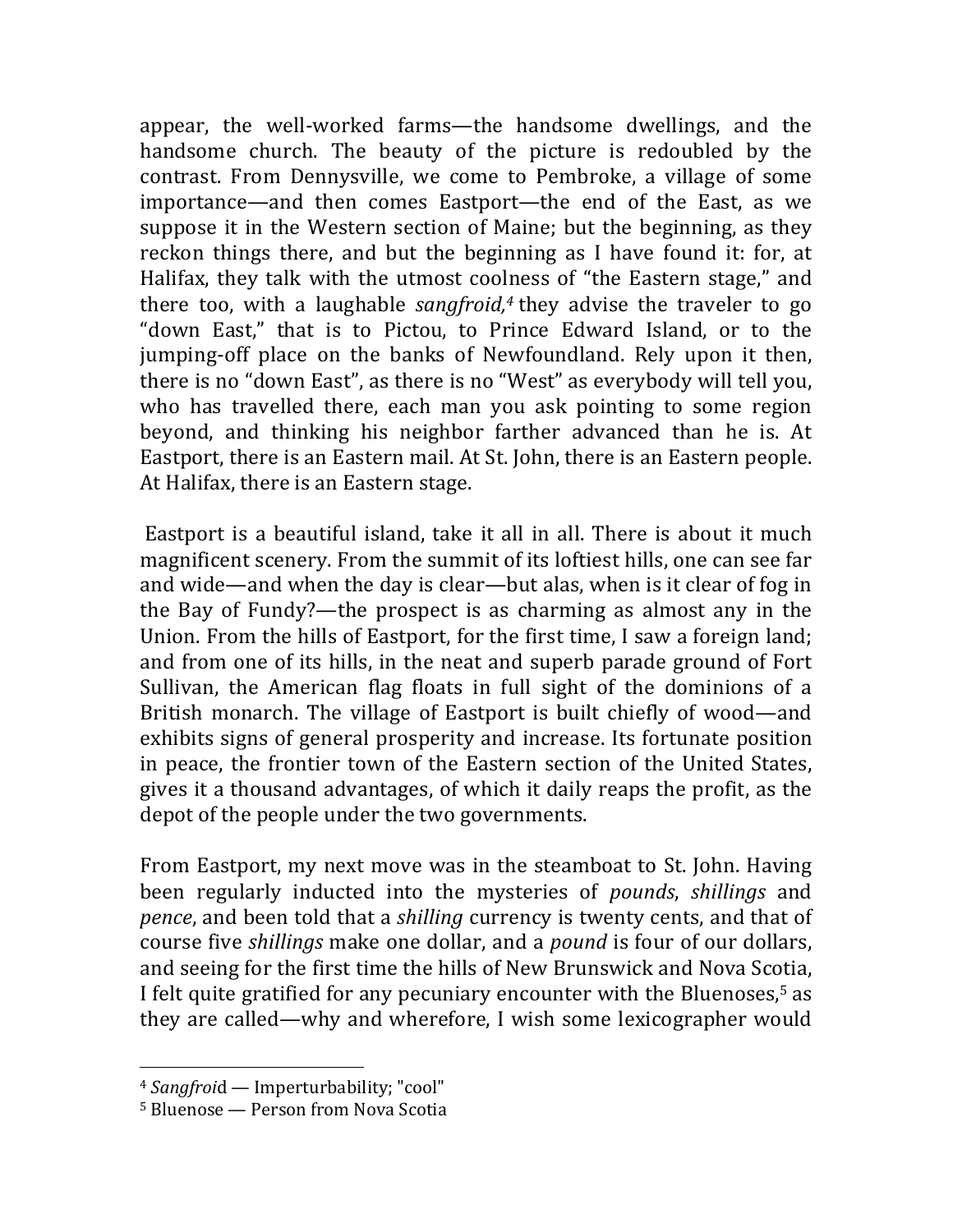tell me. Of course, there was a fog. That is always a matter of course I should say, though a friend did whisper to me in confidence, which I hope I am not violating by sending it to you in a letter, that the sun does occasionally shine clearly, particularly in the autumn, and in the mornings of summer. Indeed, I saw some such indications myself. The blazing orb did twice or thrice peep thro' the clouds, but it immediately veiled his face, as if he were not acquainted with this part of the globe, and shrank from the obtrusion of which he had been guilty. But be this as it may, it was as dark and as thick as drizzle could make it when we moved by Campo Bello (why this name? I do like to know the reason of things, for a Campo Bello it is not in appearance) $6$ —and the first we again saw of land was the rocky shores, mountain high, of New Brunswick, looming up in the mist, like Alps and Alleghenies.

Anon, we were boarded by the physician of the port of St. John, who told us we "*must be fumigated.*" "*Fumigated*"! "*Why*"? we asked the captain of our steamer. "*Fumigated*!" What on earth have we done, that we must be fumigated. "*Fumigated you must be*," said the captain; and for the fumigation we therefore prepared, with Christian fortitude and resignation. Indeed, I had no great objection to undergoing the process, for, as I had never witnessed a fumigation, and as one must learn by observation and expression, why should I not undergo a fumigation, for the sake of learning what a fumigation was? The doctor then boxed us up in the cabin of the steamer, carefully closed the windows, ordered us to undo our luggage, and then emptied the dreaded bottle into his chloride of lime, and then the smoke steamed up in columns and clouds, and cohorts—and we continued coughing and sneezing, and sneezing and coughing, and coughing and sneezing again, till the doctor himself laughed at the hubbub he had raised. Hard way of learning, this! thought I. Bad treatment, this, in foreign parts! But when the fumigation was over, at least, thought I, they will give us the logic of it; for when a doctor raises such a disturbance in a man's nostrils and throat, it is very rational that he should tell the patient why. Well, the logic is this. The cholera was in Halifax. *Argal*,<sup>7</sup> as Shakespeare says, we smoke those that come from the State of Maine. This may be good logic in his Majesty's

 $6$  The name Campobello was coined by a captain of the Royal Navy. It refers to the British Governor of Nova Scotia, Lord William Campbell (1730-1778), being an Italian-sounding form of this surname.

 $7$  Argal — Therefore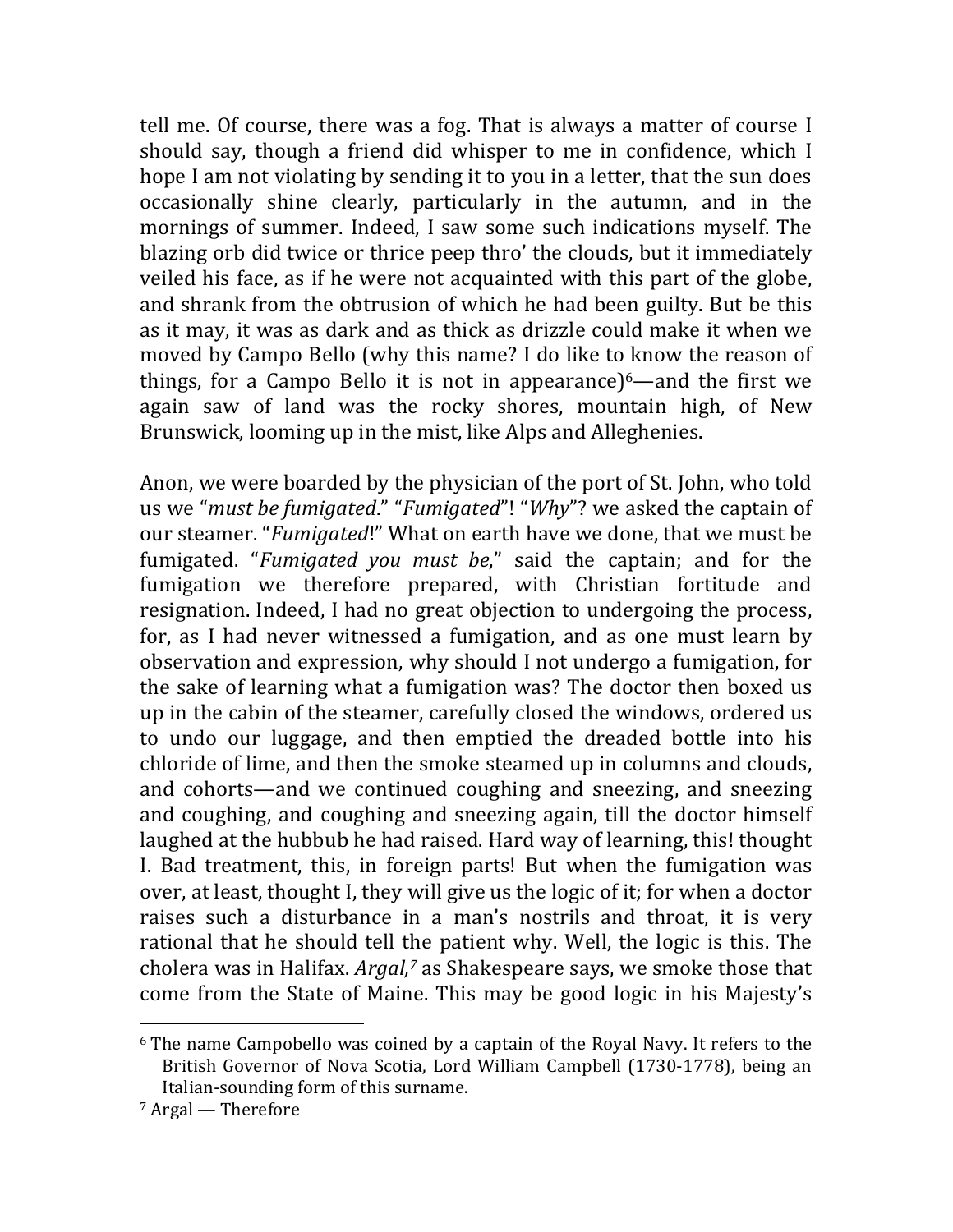dominions, but I'll be hanged if it is elsewhere—particularly when not a case of cholera has occurred in Maine, when it was all over, or nearly all over in Halifax, and when, furthermore, it was already prevailing in St. John. The fumigation over, we were then delivered to the Custom House, who treated us very civilly, and handled our little unmentionable articles very lightly; and then, after they had marked us as examined, we were landed at the wharf in St. John.

## **3rd Letter: Halifax NS**

Halifax, (Nova Scotia), (undated)

Annapolis is 56 miles from St. John. It is a famous city in the annals of Nova Scotia. Here was the old seat of government for many years. Here the old French and English governments fought their battles. Here, the French threw up almost the first fortification that was thrown up in America. Here, New England valor more than once displayed itself in contact with the arms of France. The party that once possessed Annapolis, the city of Annapolis as it was, Annapolis Royal, possessed the whole of Nova Scotia. Here, to this day, are some of the remains of the old French fortifications, a British garrison at this moment occupies, and from them, for the week past, have I heard the Kent bugle summon English soldiers to arms, to parade, and to sleep. But Annapolis has lost its ancient glory. Its star has gone down. It is now but an inconsiderable place, garrisoned, I know not why, by the British, unless it be that they have nowhere else to put their troops. Some trade is there carried on, but it cannot be much; and the party that now should seize it, would be far from possessing the whole of Nova Scotia.

Halifax is 132 miles from Annapolis, and the journey is performed in two days, in a stagecoach. Part of them are like the coaches of New England, and the other part are an indescribable sort of a go-cart, which somewhat resembles a camel taking his hump back into his mouth, and then trotting off four or five miles in an hour. We left Annapolis in the morning, and stopped for the night at Kentville, a pretty little village 60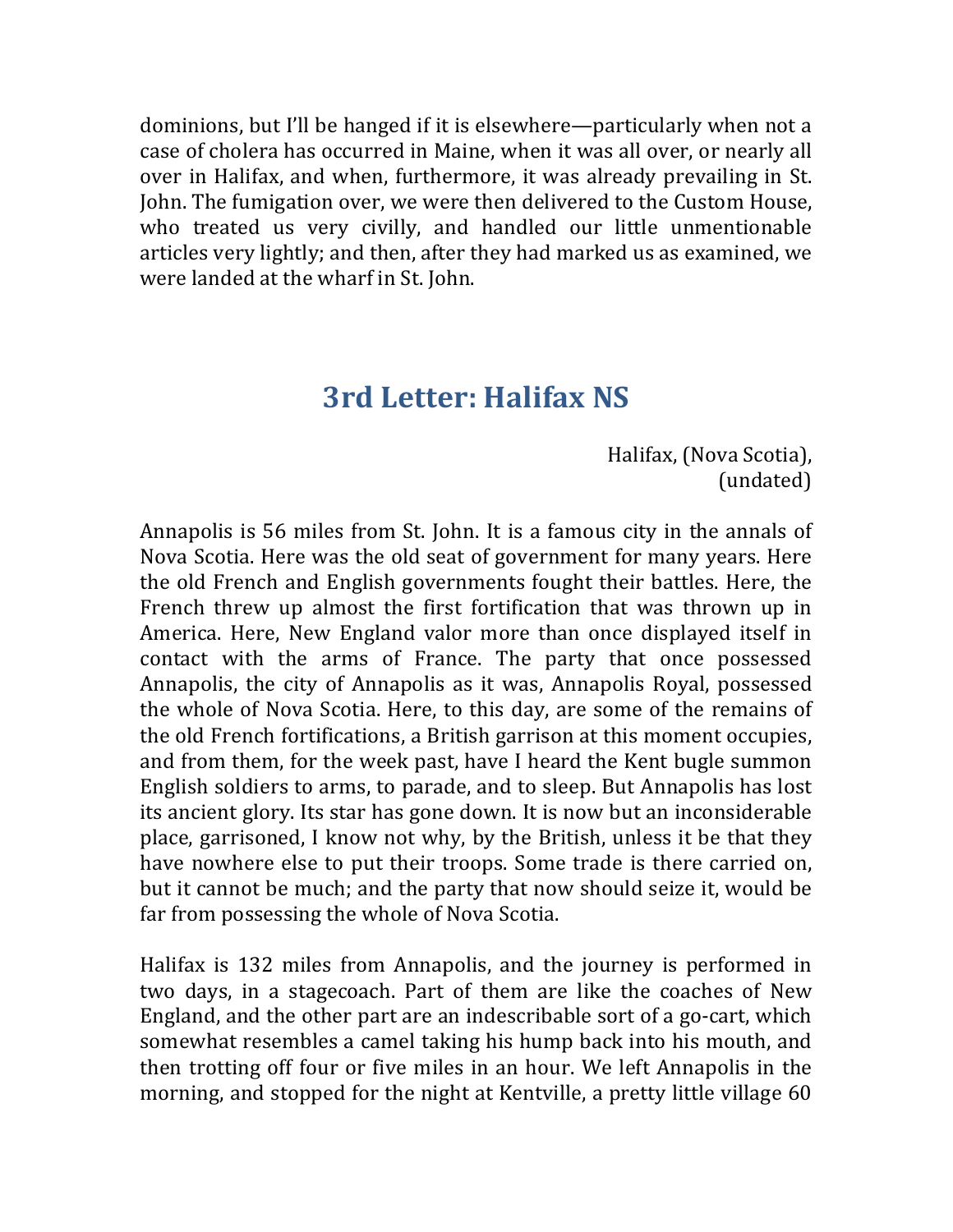miles from Annapolis, where there is a courthouse and jail, and two or three cottages. There we stopped on Sunday—and there too, we had a wide view of a magnificent extent of country, which is perhaps the most fertile and best cultivated part of Nova Scotia. Indeed, we have altogether a New England, at least. I have underrated the value and importance of this province. There are no farms in New England better, and but few so good as those in the township of Cornwallis, in Kings county. This township, as well as part of Horton, are made up of what is called interval land, land rescued from the tides, by dykes and ditches, as fertile almost as the alluvial bottom of the Mississippi, excellent land for grass and grazing, and never needing manure. No landscape can well be more beautiful than these intervals present, when varied with little hills, and dotted all over with painted farmhouses. For miles and miles there is such a prospect from a hill near Kentville, where you can see the Basin of Minas, the valleys on the river Halitant, Cornwallis and Gaspereau, all charming valleys, as beautiful as any I ever saw in any part of the United States; and all in a high state of cultivation, now lively, as it were, with numerous flocks who have been let into the fields, and who but add to the charms of the scenery. Little did I, with my ideas of Nova Scotia, cold, foggy Nova Scotia, as I ever considered it to be, expect to see such a spectacle as this, almost in the heart of its interior. But Nova Scotia is not near so foggy as on the other side of Nova Scotia, and the people contend that there is no more fog there than elsewhere. Nor is it so very cold, tempered as the climate is by the high tides that run up the rivers, and the contiguity of the sea.

The valley, or intervals which I have been describing, were chiefly settled by New Englanders, many of whom emigrated here before the war of the revolution, tempted to settle upon the rich lands from which the Acadians, the original settlers, had been driven, and some of whom came after the war broke out: the tories, or Loyalists, or Refugees as they are called. Hence, everything has the appearance of New England, and I should not know, from appearances, but that I was in the heart of a New England state, so like do the farmhouses appear, so like are the people, and their manners and habits. They want only our politics, and the excitement attendant upon them, to make the resemblance complete. The story of the Acadians, whose happy situation the Abbé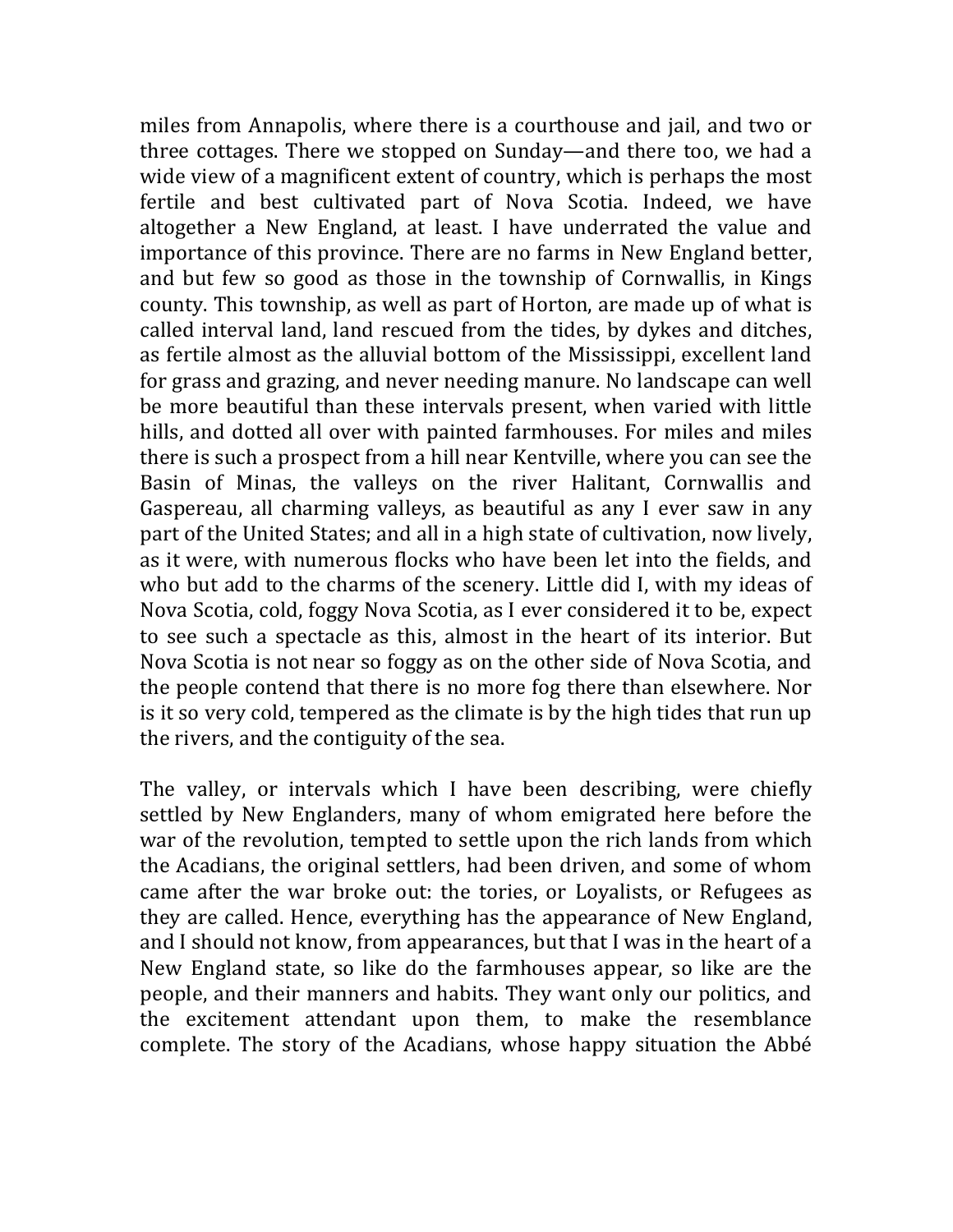Raynal<sup>8</sup> so enthusiastically describes, banished from their homes, driven into exile, robbed of their lands, plundered and driven from Georgia to Mexico, your readers will probably remember. They were the French, or descendants of the early French, and their crime was that they were suspected by the English, because they were French, and because their religion was Catholic, and not that of the English—and hence they were persecuted and proscribed as they were. The remains of their settlements are yet often to be seen. The willow tree, their favorite tree, often marks their residence, and numerous orchards have been pointed out to me, as planted by the hands of the Acadians.

From Kentville, we went to Halifax on Monday, distant 72 miles. Magnificent farms we went by as we journeyed from Kentville to Windsor. Windsor is an important town in Nova Scotia. There, the plaster of Paris comes from. There too, is the college for the province, and the academy, the first situated on an eminence, in an agreeable position, having a most extensive view of finely cultivated fields all around. The village, or town rather it is, from its size, is well built, and the streets are neat. Some business, much, perhaps I may say, is done there, but as it is not a free port as Halifax, Pictou, Liverpool and Yarmouth are—that is, a port into which articles can be imported from foreign countries—it lies under many disadvantages. After leaving Windsor for a mile, we enter upon a more barren country, till it begins to look quite unpromising and dismal, full of bogs, and heathland, and fields and hills covered with rocks. The road, however, over all these is excellent. The province has spent much money on this, its principal road, and there is none better in the United States, the macadamized roads except. Twelve miles from Windsor, we changed our go-cart for a handsome coach, on which were many showy labels, such as "the Royal Western Mail Coach," a crown, and W. R., with the armorials of the King. The driver too seemed to enter into the spirit of his craft. He sounded his horn with an air, and scattered his letters and newspapers along, with all the pomp and circumstances of the profession. About ten miles from Halifax, the road strikes the margin of Bedford Basin, which makes a part of the harbor of Halifax, and will hold (it is said) a thousand vessels—and this we followed in quite a romantic road, and by many

 $8$  Guillaume Thomas Francois Raynal (1713-1796) — French author of a history of European trade in the Indies and the Americas, in which he "portrayed the Acadians as living in perfect harmony with nature and themselves."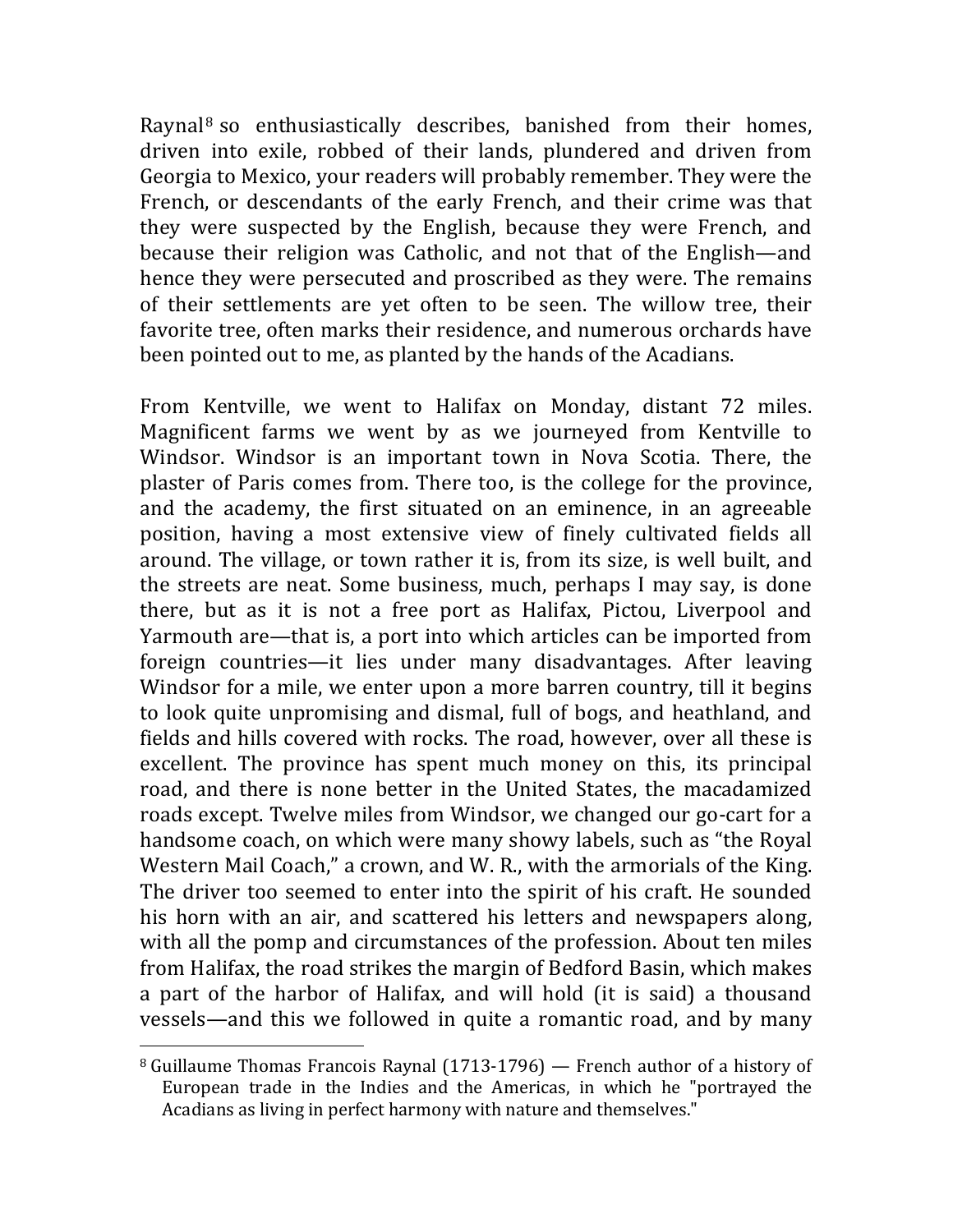cottages or country houses of the gentry of the city, till we reached the Arcadian Hotel in the dusk of the evening, the only hotel in Halifax, and not a remarkable one either.

## **4th Letter: Halifax NS**

Halifax, (Nova Scotia), October 18th, 1834.

The cholera has just finished its career of destruction at Halifax, where it has driven a fatal car, seeking out particularly, for its victims, the poor, the miserable, the unfortunate, and intemperate, and, with some few exceptions, sparing all others. The military it first seized, and they were its victims, till they broke up their encampment in the town, and pitched their tents in the country. The population of Halifax in 1828 was 14,439. Probably it was not so great when the cholera broke out, from the fact that its trade has not been very prosperous the year past, and that the other towns in Nova Scotia, made free ports, have interfered with its trade—a trade which it for a long time exclusively enjoyed. The population, many now say, is not over 10,000, and, of these, the Board of Health have reported over 600 deaths, and many contend that a thousand have died. If this be so, the pestilence has indeed carried death on its wings.

Halifax is situated on the western declivity of a hill fronting the Bedford Basin. Across the Basin, on the Dartmouth side, it has a very pleasant and showy appearance. The streets are regularly laid out, and cross each other at right angles. All of them have been macadamized, or covered over with hard and durable materials. The houses and stores are built chiefly of brick, though there are many of wood. The government houses, guarded by a soldier armed *cap a pie*,<sup>9</sup> is a building erected by the province for the use of the government, and is now occupied by Sir A. Campbell, who is the present Governor of Nova Scotia. The admiral's house was built by the province for the use of the admiral

<sup>&</sup>lt;sup>9</sup> *Cap a pie* — from head to foot (Old French)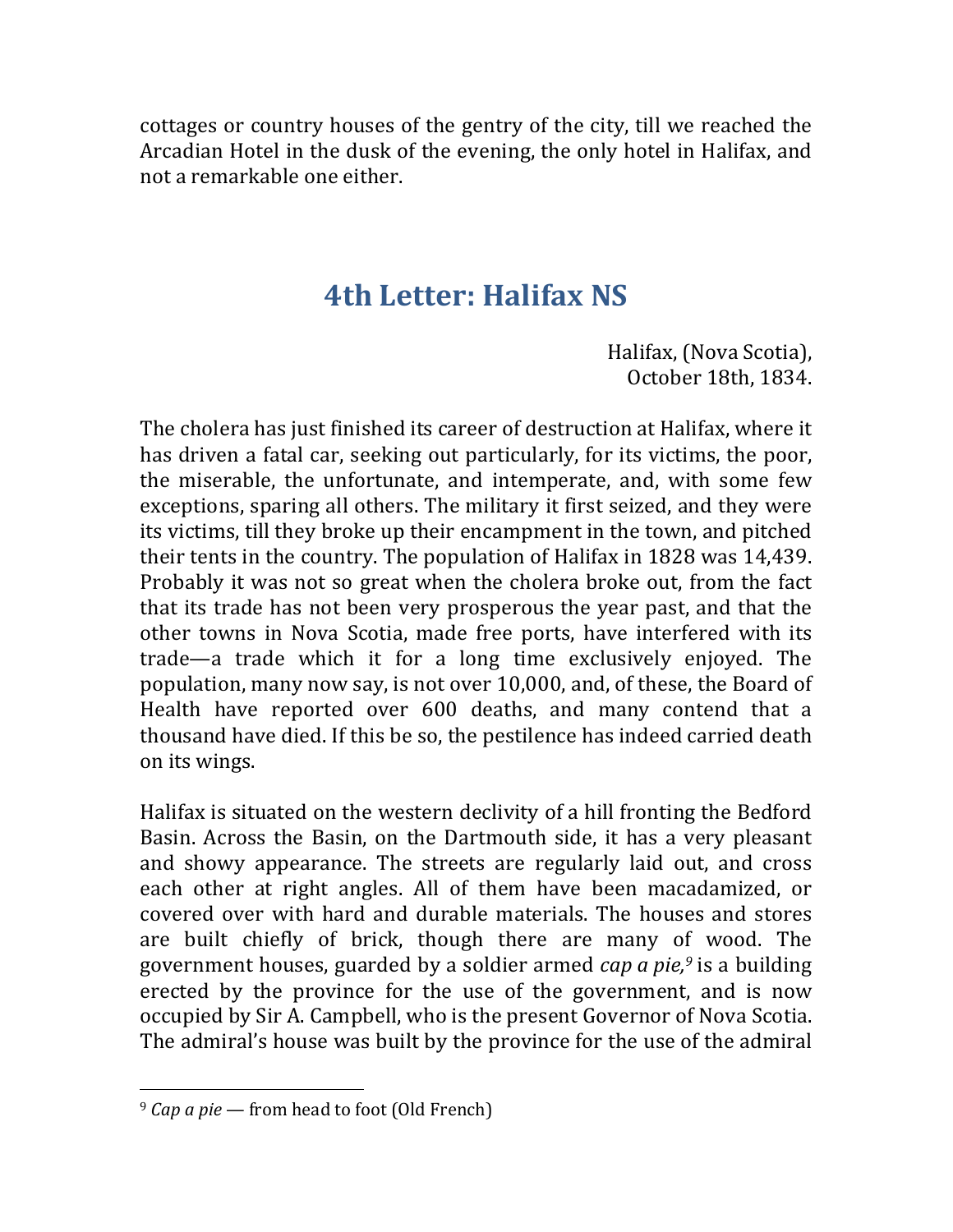of the station, and is now occupied by Sir Geo. Cockburn,<sup>10</sup> whose command reaches from Bermuda to Newfoundland. By the way, I believe he is the same admiral that played such villainous pranks on our shores during the last war. In politics, he is a tory, and it is said that the British Whig ministers gave him this the most lucrative of their naval stations in order to get him out of the way, as he had been in the Admiralty, and is a man of much experience in naval matters. But the most showy building of all is the Province House—the Capitol, as we should call it—truly an elegant structure, and far handsomer than any of the State Houses I have seen in any of the States. It is built of brown freestone—140 feet long, 70 wide and 42 high. In it are all the various Provincial offices, and there the Assembly and the Council meet. The Assembly room extends the whole width of the building. The members of the Assembly sit in one continuous seat, with no desks, no tables, no pen and ink before them, and hence with no faculties for note-taking, and subsequent spinning out of long speeches. There is nothing else very remarkable in the Assembly Room, but the Council Chamber is a very showy room, with rich carpets; a throne, or if that is too big a word, with a chair, elevated on a platform, for the Governor, where he sits with his Council; and then the walls are covered with portraits of wigged and ermined Judges, and crowned and robed kings and queens. The present King William has lately sent over a full-length portrait of himself in his coronation robe, and this in remembrance, as I understand, of his station here when an officer in the Royal Navy.

The King's Dockyard is the next thing worthy of attention. This is the largest establishment the British have in America. A high wall separates it from the town. I did not note anything remarkable in it, but workshops and warehouses, buildings for officers and servants, &c. Off in the harbor were three or four British men-of-war, as black as thunderclouds; and why is it that the British paint every vessel so hideously black, even their steamboats?—And then there is Fort George, on which they are now erecting an immense, (and to me, it seems, though I am not versed in such matters, a most costly,) fortification—of granite chiefly—with ditches deep, and well-guarded. And what on earth can all this be for? Why this expenditure of treasure? Is it to terrify

<sup>&</sup>lt;sup>10</sup> George Cockburn (1772-1853)  $-$  10th Baronet; Royal Navy officer; directed the capture and burning of Washington DC in 1814; Commander-in-Chief of the North American Station; (1851) Admiral of the Fleet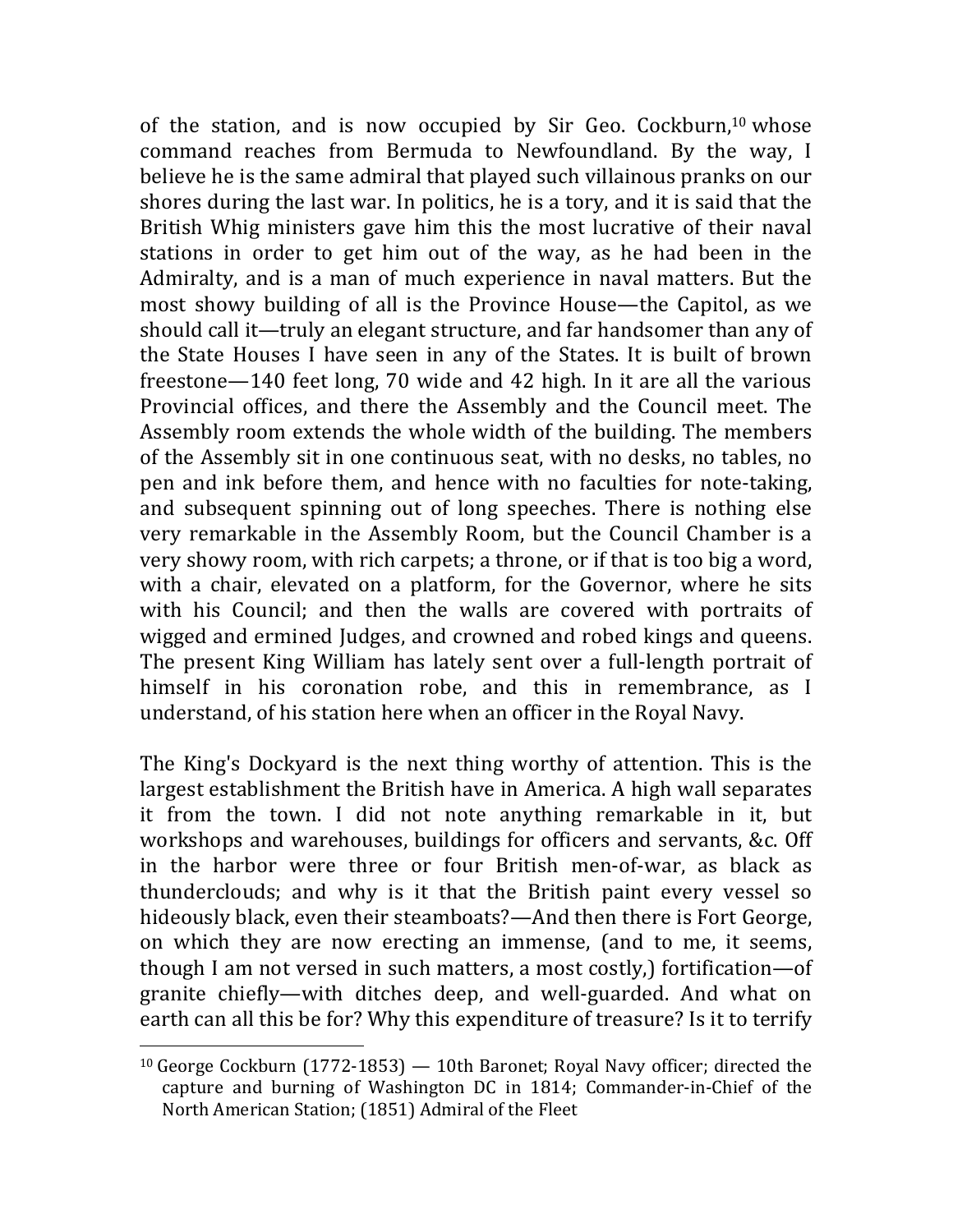the poor colonists into everlasting subjection, to secure a perpetual foothold in America for British tools, or to keep us Yankees in awe? Be this as it may, most lustily do they ply their work, and a fortress as strong (I should think) as that of Gibraltar, is crowning a hill that overlooks the city, and commands the harbor. The Nova Scotians will have hard work to capture it by and by, when they set up for themselves, for I presume they will be thinking of this by and by, though they pretend to say it is treason now.

Nothing can strike an American, that is a Yankee, in Halifax, more oddly than the number of red coats he meets in the streets, and the pomp and parade of war around him. Troops are marching thro' the streets, here and there. The bugle sounds at this end and at that end of the city. Officers and their dogs are numerous, for, be it known, a dog seems to be a part of the paraphernalia of every British officer. The red coats of the infantry, and the green coats of the Riflemen meet one at every turn of the street. What a strange spectacle, too, is that of an armed sentinel guarding the gates of the Governor—and then of a sentry or two, or three or more, by every barrack, by the King's Dock, by the Ordinance Department, &c. &c. These things are very new to our eyes. What is the use of them in America? They may be necessary among the starving and infuriated population of Europe—but who would injure Sir A. Campbell, provided he slept o' nights without keeping up a man to walk up and down his gateway? Won't locks guard the dockyard? In a military station, all this perhaps is well. But when mingled with civil affairs, it seems very odd. The best troops in the British army, it is said, are stationed at Halifax, or, if not the best, some of the best. Three regiments are there at present, and a company of artillery. What a power, this of England, with her many faults and yet her many virtues! How wide her dominion! Her army is stationed in every quarter of the globe, and, well it is said, that the morning drum of her soldiery welcomes the sunrise in one continuous round, so widespread is her Empire, so vast her power, so numerous her possessions. Think of one little island, exercising this vast domain; one little island, hardly large enough in territory to make an American state; and yet, thundering in her fleets on every sea, unfurling her flag on every continent, on soil that is her own. But England lives on the past and the present. We live upon the future, and what a future it will be, if our Union is never dissolved.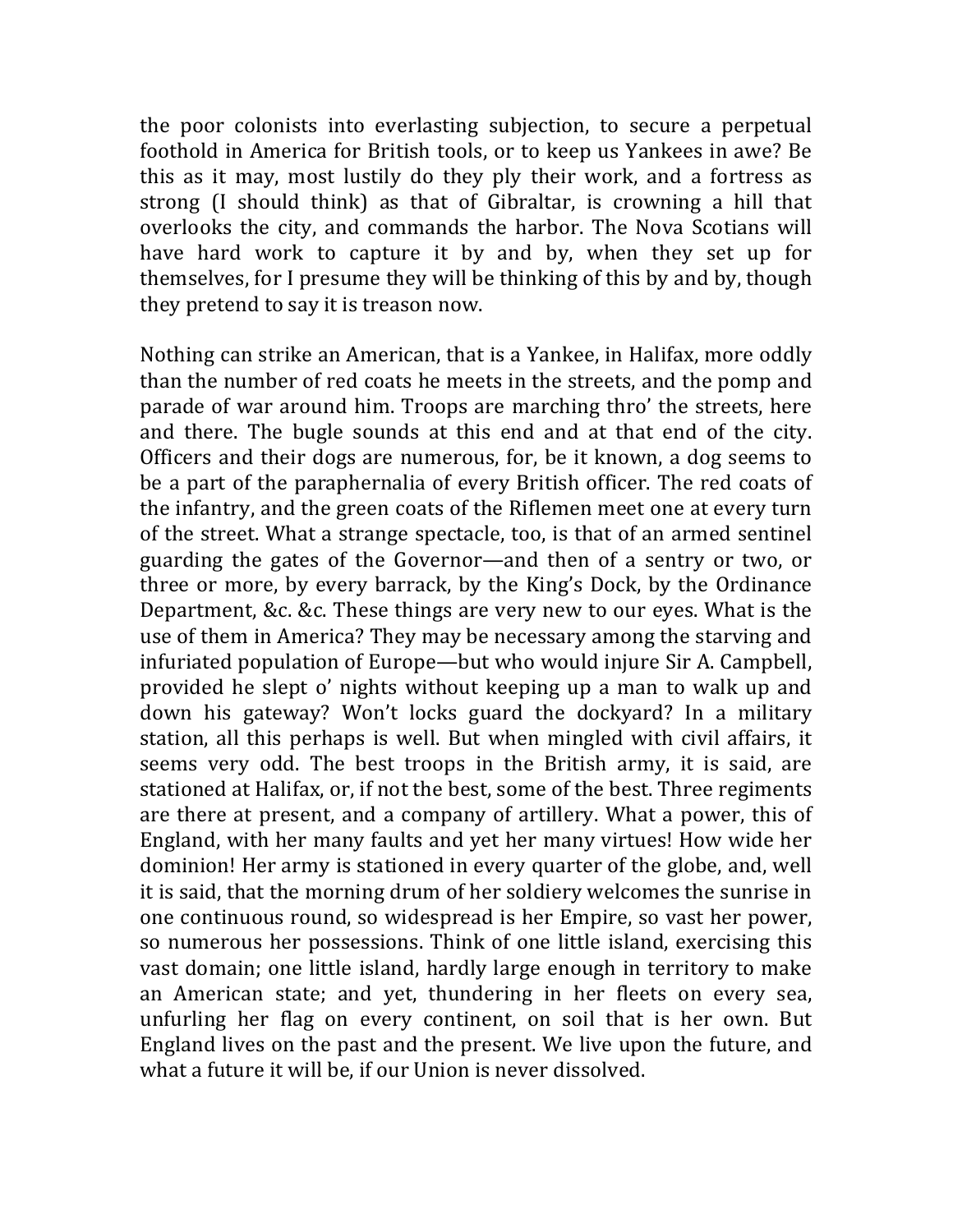### **5th Letter: Nova Scotia**

(Nova Scotia), October, 1834.

*I* have not a copy of the articles *I* have written you from Nova Scotia, so *that I hardly know what I have written. I believe I spoke of the Province building in Halifax, which Haliburton<sup>11</sup> in his history of Nova Scotia, and all other loyal Nova Scotians, of course, pronounce to be the handsomest building in North America. This is not so, however. It is, true, a very pretty building, but it is far from being the handsomest building in North America.* The Capitol at Washington is every way before it in grandeur, *beauty* and effect. Nevertheless, the Province Building is a very pretty *building.* If it were set on a hill as in the Capitol at Washington, it would *produce* a greater effect—but it is now in the center of the mart of *business, almost buried in the earth. I think I wrote of its Council Room, an* elegant room, its paintings, &c. &c., and of other offices belonging to it.

I wish Nova Scotia belonged to us Yankees. Really, I am full of a spirit of conquest. We do not know the value of this noble peninsula. We have no farms in Maine like very many of the farms—like whole townships—in Nova Scotia. Cornwallis and Horton are gardens, *bona fide* gardens; and though seen now in the decay of autumn, are, nevertheless, most beautiful gardens. The fogs of the Bay of Fundy never visit them. A range of mountains on the margin of the bay—or rather, the southerly winds which bring in the fogs, and thus carry them to New Brunswick protect them. The soil there is very rich. The dyked lands are like the alluvial bottoms on the Mississippi. But all of Nova Scotia is not like this. I have seen the best part of it. As we approached Halifax, barrenness and sterility were visible enough. So, in all probability, is almost the whole country on the Atlantic sea coast, and on the Gulf of St. Lawrence. But then, what a sea coast! How full of fine harbors! What opportunities for the fisheries! How full of mineral wealth too! On the Bay of Fundy side,

<sup>&</sup>lt;sup>11</sup> Thomas Chandler Halliburton  $(1796-1865)$  — Nova Scotian politician; *An* Historical and Statistical Account of Nova Scotia, published 1829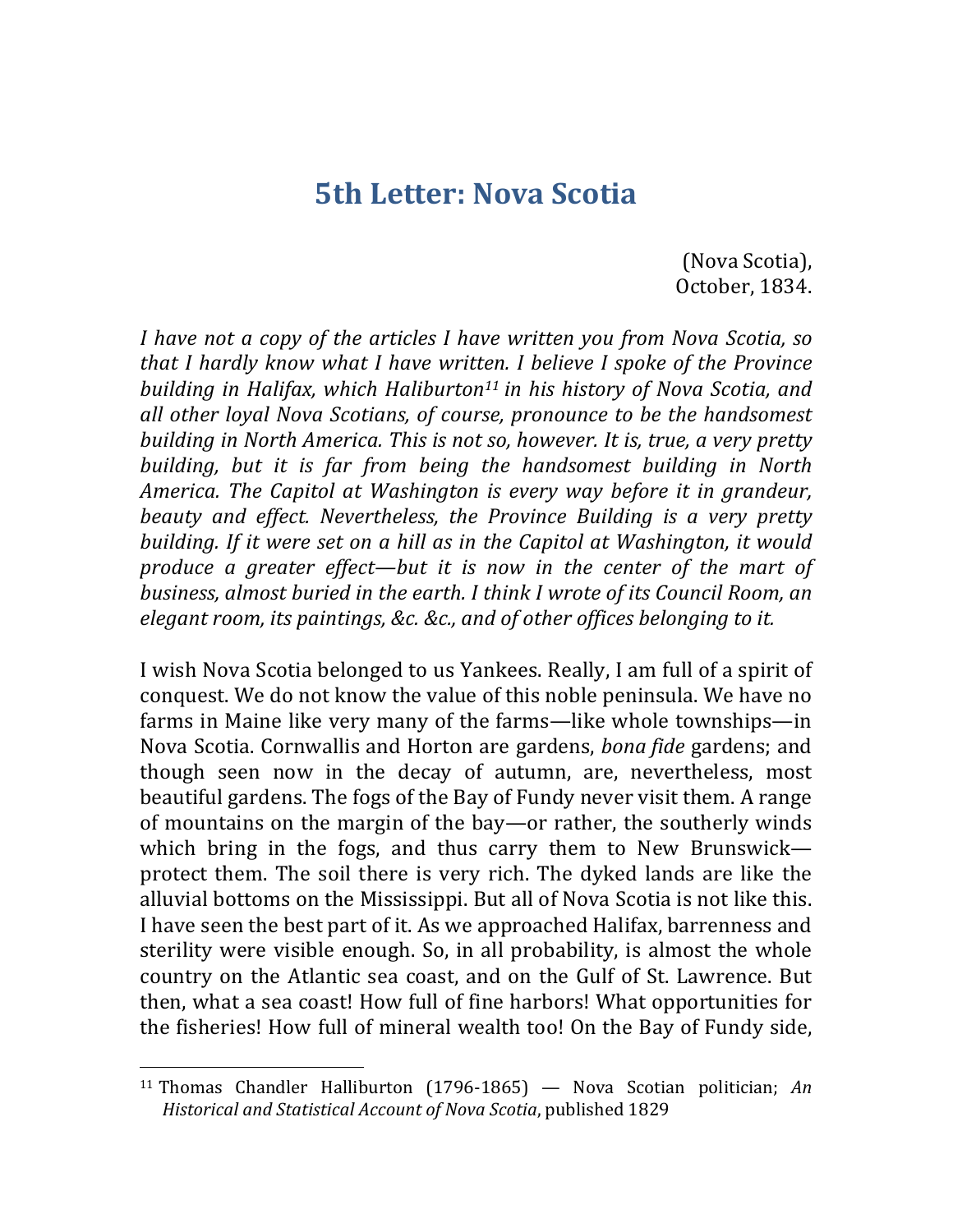there are grindstones and plaster, and on the other side, inexhaustible mines of coal. Shipbuilding, too, is carried on to a very great extent. The West India business is driven hard. Thus, you see, if the clime is inhospitable, there are remunerations for the loss of a more southerly sun. Of enterprise, there is much, but it is not Yankee enterprise—that unappeasable and daring thirst for action, that impels the old and young. The Nova Scotians do much. They are kindred spirits with us. They are the sons of New Englanders. They speak of us as with pride and pleasure. Very many of them boast their kindred—and many, I dare say, regret that, in an unlucky hour, they or theirs severed themselves from us before the war, or in the war of independence—but yet they want the impulse and energy of republican institutions. In short, they want the excitement of our politics, at which they laugh so much. Their young men want the impulse to exertion that our young men have. True, they can grow rich, but that is all. Riches, when acquired, seldom or never satisfy man's ambition. Then he seeks for something else. He seeks for the political influence that property gives him. That is the crown of his pursuit, the reward often of his assiduous labors. But political rewards are things almost unknown in Nova Scotia. The powerful stimulus of our political action, operating upon all classes of society, and scattering rewards among all, is there unknown. I know not where in the world a young man's situation can be worse., not even in England, for there rank exists, and rank rewards ambition. But, in Nova Scotia, there is not even that. They see and feel the influence, but only as it is imported from New England. The army has no rewards for them. Professional eminence they may obtain on a small scale. Wealth will not, as with us, operate so as to give them political power. There is little or no stimulus, in fact, for talent; but wealth, and such a stimulus, will never make a great people. It is too sordid.

It is no wonder then, that an American—for, by the way, they call us Yankees "Americans", Yankee being yet a term of reproach—it is no wonder that a citizen of Maine, looking to such a fine province as Nova Scotia, which really ought to belong to us, should covet the possession of it. Their interests are identified with ours. Their cause is ours—and one of these days, they will be ours, and not by conquest either, but by request. As for conquest, I really fear it would be sorry business for us,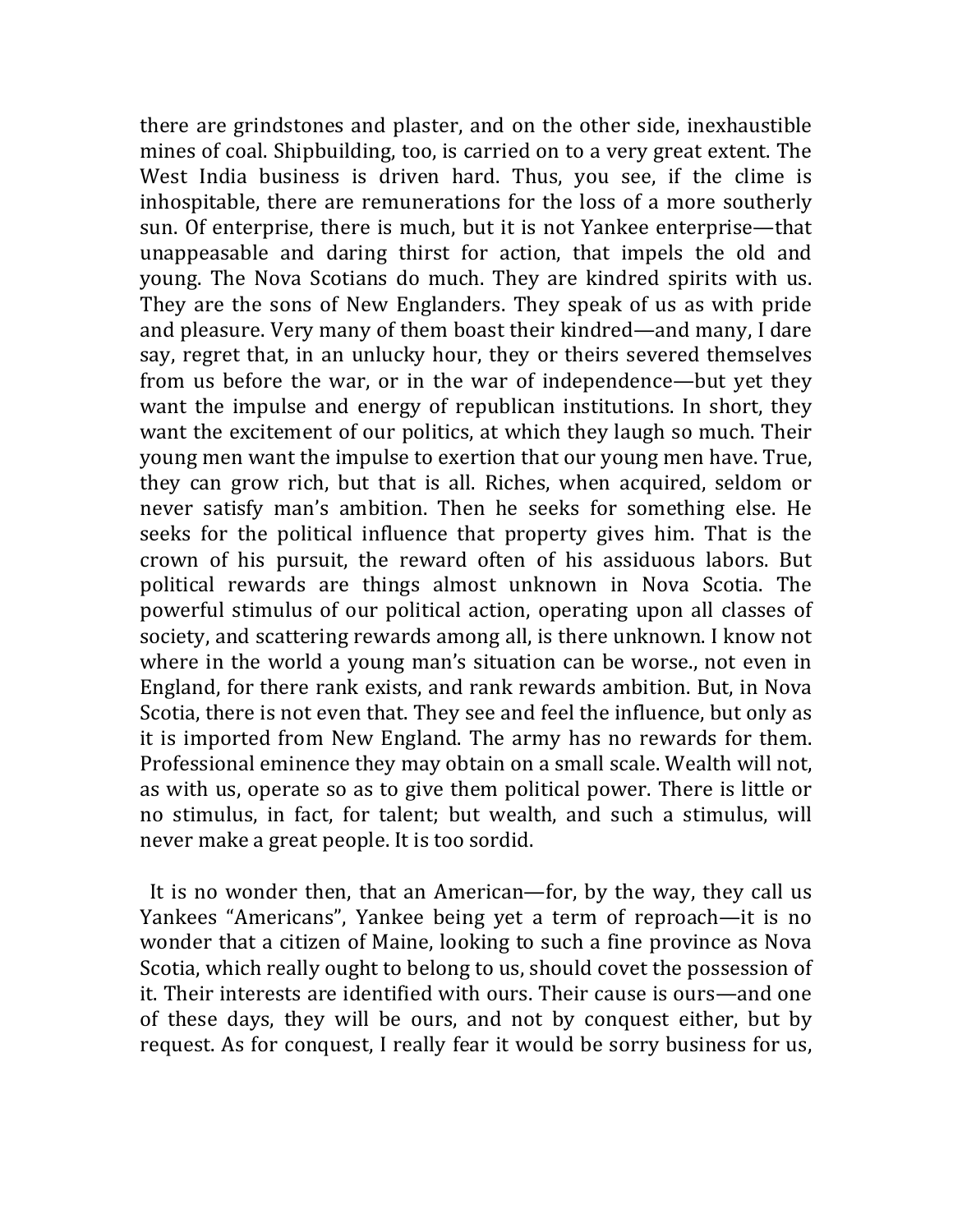so many British troops are there, who are erecting another Louisbourg<sup>12</sup> in the form of a fortification<sup>13</sup> at Halifax—a prodigiously stout fortification, terrific enough in my unmilitary eye, which no Sir William Pepperrell<sup>14</sup> of Kittery, (Maine)—as in aforetimes, when the spirit of our fathers was up-could take. But Nova Scotia and New Brunswick will, I am sure of it, be American States, and take from Maine the name of the border state. Why will they be? you will ask. Because it is their interest, I answer. *Home*, as they call Great Britain, is a burden to them, and they are a burden to home. By and by, they will demand why they may not elect Governors for themselves, instead of having two soldiers-good soldiers I don't doubt they are, such as Sir Colin Campbell, $15$  and Sir Archibald Campbell,<sup>16</sup> sent out to govern them. What folly this! and the people have too much of our common sense, long to submit to it. Sir Archibald Campbell fights well in the Burmese war, and they make him Lieut. Governor of New Brunswick, to pay him for it. And then the people think of the "Lords", the Dukes, and the "Ducks," as Cobbett<sup>17</sup> calls them, just as we do. All, they say, are very pretty things, when they don't have to pay for them. It costs nothing to say "my lord" to a man of noble blood—but if my lord had a foothold here, they would soon uproot it. But lords are handled as cavalierly here as other people. True, they are not often seen, and then they are in the army, or navy, or church, and so they are protected—but in civil affairs, we Yankees have set them sad examples of want of veneration.

The great example, which the people are evidently watching, is our

 $12$  Louisbourg — Large fortress located on Cape Breton Island, Nova Scotia; built by France in the 18th century

 $13$  Halifax Citadel  $-$  Star-shaped fort, constructed between 1828 and 1856, on the site of previous defensive structures (Fort George)

<sup>&</sup>lt;sup>14</sup> William Pepperrell  $(1696-1759)$  — Merchant of Colonial Massachusetts; organized, financed and led the expedition which captured the French fortress of Louisbourg in 1745

<sup>&</sup>lt;sup>15</sup> Colin Campbell  $(1776-1847)$  — British army officer; served in India and the Peninsular Wars; Lt-Governor of Nova Scotia (1833); Governor of Ceylon, 1839-1847

<sup>&</sup>lt;sup>16</sup> Archibald Campbell  $(1769-1843)$  — British army officer; served in First Anglo-Burmese War; Colonial Administrator of New Brunswick, Canada, 1831-1837

<sup>&</sup>lt;sup>17</sup> William Cobbett  $(1763-1835)$  — English journalist, politician, supporter of democratic ideals and Parliamentary reform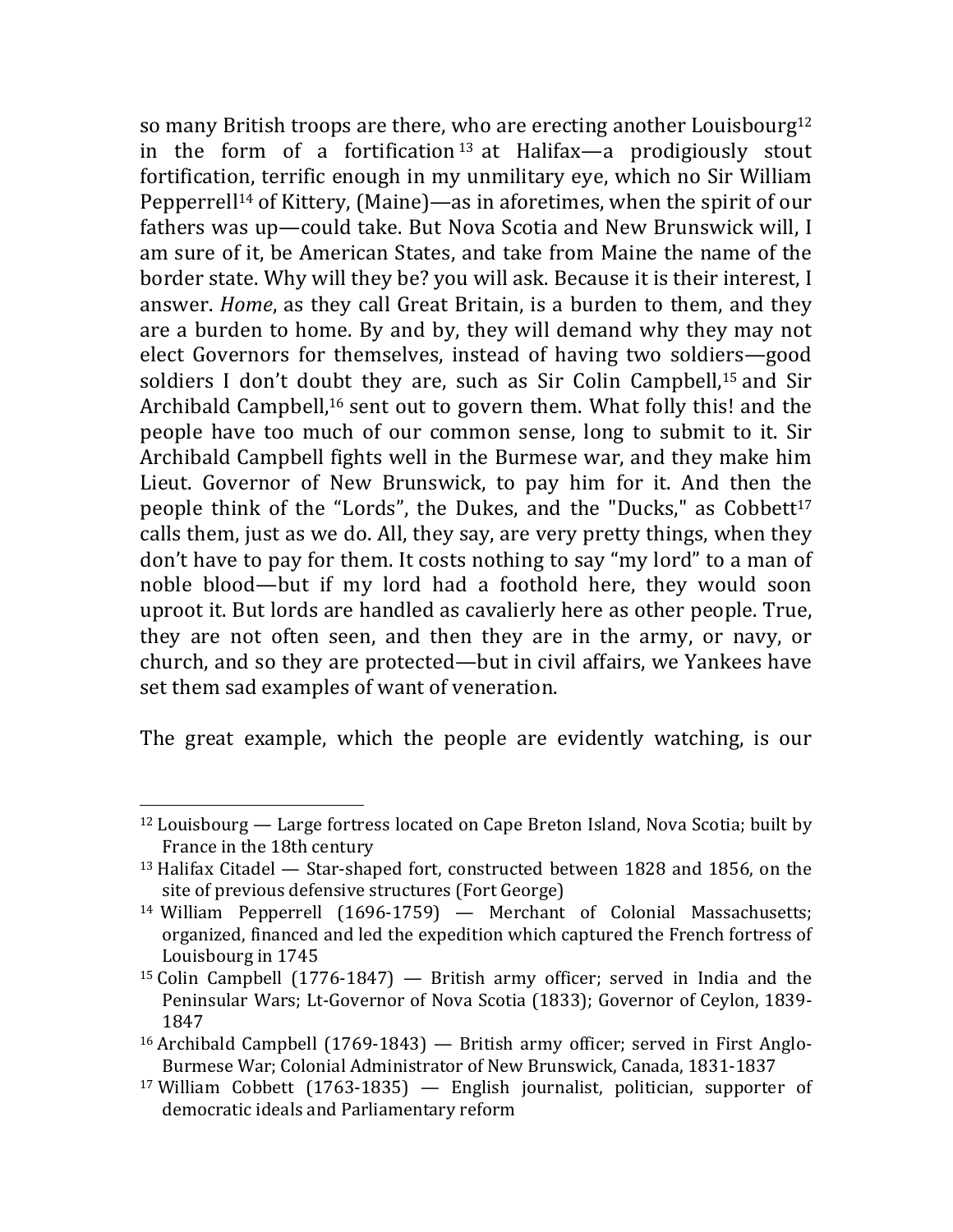example. Everything on our side of the St. Croix<sup>18</sup> interests them, almost as much as it interests us. And, in everything, they contrast their situation with ours. They fully appreciate the spirit of enterprise that characterizes us. The number of our newspapers, though they have many when contrasted with Great Britain, they wonder at. The facilities for traveling, and the transmission of news, excite their attention—and indeed, they, when compared with us, are in a deplorable state of backwardness. For example, the mail is three days in traveling between the two great towns of Halifax and St. John, and often it is four or five at this season of the year, and the distance is but about  $180$  miles,  $40$  of which, however, is across the Bay of Fundy.

Not a daily, nor a semi-weekly, paper have they in either province. Nor would the people support one. There are six weekly newspapers in Halifax, five in St. John, I believe, two or three others in Nova Scotia, one at Pictou, where the coal comes from—and then they have a newspaper in Prince Edward Island, and one in Newfoundland, and one in Miramichi, one at St. Andrews, and one or two in Fredericton, which I believe includes nearly, or quite all, they have down east of us. But notwithstanding our example interests them so much, the professional men of the province, the Literati<sup>[?]</sup>, are culpably ignorant of what we are doing, of all of our institutions, of the real working of our government. The businessmen there, who have trade with us, are far better informed. I remember of listening one Sunday in Fredericton with solemn gravity, which I could hardly keep in, to the most ludicrous blunders the members of the Bar were making. It would have made the most woebegone sinner in Christendom smile<sup>[?]</sup> to hear them discuss our Bank politics. Our Congress orators suffered severely. David Crockett was well known. One Webster was something of a man, so what is the difference in different kinds of fame, provided one has it? The newspapers—Oh, horrible—they wouldn't touch them. The elections were mobocracy <sup>19</sup> right out. Bread and cheese, they contended, the Members of Congress actually ate in their seats, with their feet on the benches, and then they asked me if it weren't so—and I said yes, for even one's patriotism won't let one be. But then they did justice to our enterprise, to our canals, our railroads, our persevering

 $18$  The St. Croix River forms part of the international boundary between New Brunswick and Maine.

 $19$  Mobocracy — Rule by the mob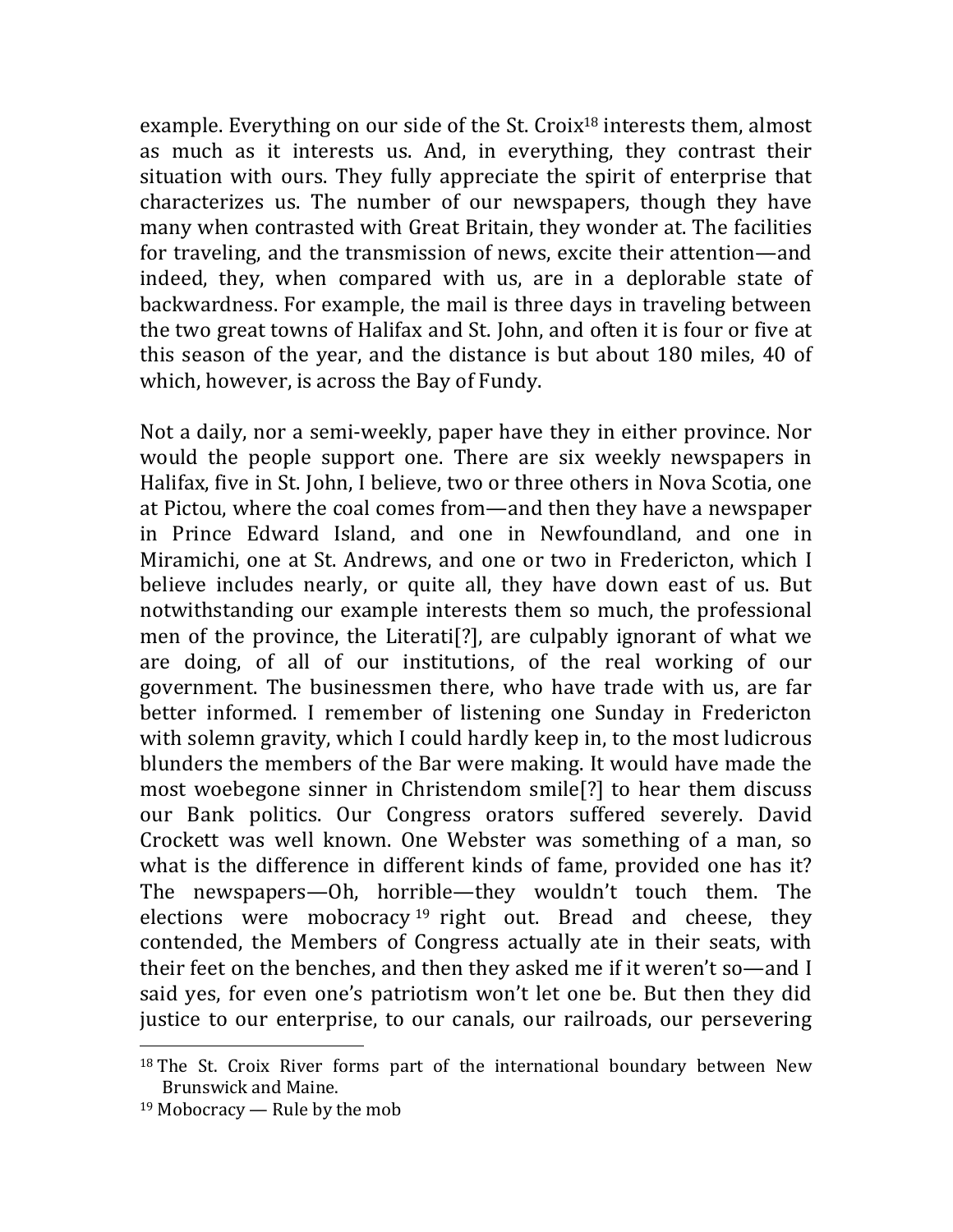and indomitable industry. And well they may, for a Yankee would grow rusty, leading such a quiet life with no elections to engage in, no politics to talk, but few newspapers to read, and with his eyes fixed upon a little island, three thousand miles off, expecting news, laws and rulers from that by every packet.

If we had these provinces, what a different face all things would soon put on. A railroad across the Peninsula of Nova Scotia would be one of the first undertakings. St. John, at the mouth of its magnificent river, would soon be the largest city this side of New York. For the iron ore of Nova Scotia, which there could be worked to advantage, there being no duties to pay, we would send over flour—our southern products of all descriptions. Newspapers would thicken in all directions. The people would talk six times as much, and walk six times as fast, spending not half so much time at dinner, and soon learning the Yankee trade of eating. Cape Breton—what a mine of wealth this is, for such enterprise as we have. The fisheries are worth more than all the gold of Mexico. The population of New Brunswick would soon double and quadruple and as for our businessmen in Maine, who already feel straitened in the *narrow* bounds of our own broad State, *there* would be a field for almost interminable enterprise, of all kinds and descriptions. Think, not yet have the British a road connecting the Canadas with the province of New Brunswick, though long ago, Sir James Kempt,<sup>20</sup> when Governor of Nova Scotia, pressed this subject upon public attention. How soon would our Military Road or the like, reach Miramichi, and a line of stages then run with the mail from the Gulf of Mexico to the Gulf of the St. Lawrence. We need all this exceedingly—and I hope some day we shall have it.

The purchase of Louisiana disturbed the balance of the Union—and that balance can only be restored to the Northern States by two or three strong States to be built up East of Maine. I have no fears of extending this Union to an undue size. If the government becomes a consolidated government, then the smaller the Union, the safer for the cause of liberty—but in a confederation of States, with a proper preservation of State Rights—why need we fear, even if we embrace all North America

<sup>&</sup>lt;sup>20</sup> James Kempt  $(c1765-1854)$  — Born in Edinburgh; British army officer; served at Waterloo; lieutenant governor of Nova Scotia, 1820-1830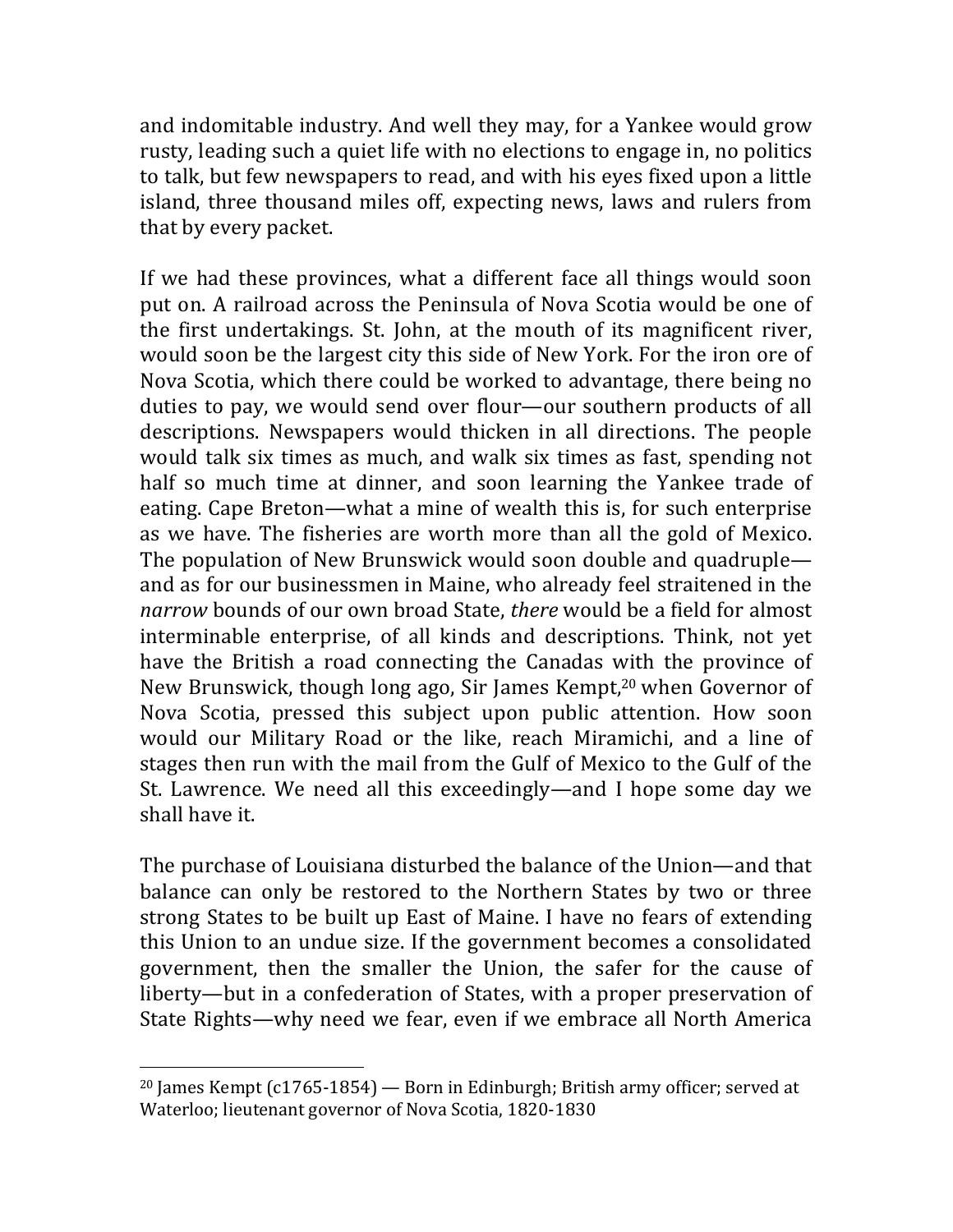in the ample folds of our Union? The more States, the less danger of disunion: for when one State becomes restive, there are more to watch her and to keep her in awe. The more States too—I mean States of sufficient magnitude and sufficient importance—the stronger the check upon the tendency of the General Government to consolidation. I do not like the preponderating political power of the three great central States of the Union, New York, Pennsylvania and Ohio. If they move together, they crush us in the remote sections of the Union, or they engulf us in their petitions. The more States, then, on the outskirts of empire I say, the better—the better for liberty, and what is next to liberty, the preservation of the Union, which makes us all we are, or ever can expect to be, as a great republic, teaching a salutary lesson to all the nations of the earth.

Distance, in these days of rapid motion, is no objection. The prayer of the lover is almost realized, for time and space to the traveler, are *becoming* annihilated, if not annihilated yet. What is distance, when the Capital of the Union can be reached in less than 48 hours from the remotest Eastern State, as it can be with cars after the railroads between Baltimore and Washington, Boston and Providence are finished? What is distance when New Orleans will, within the lives of the middle-aged, be reached from Washington in four or five days. Distance is nothing now, though once it would have been an insuperable objection to such a magnificent Union. The Steam Horse, with the speed of the wind, and with sinews that never tire, has changed this world, and almost put us into another. Alas! we who are on the stage now, are on it a century too soon. We can only dream of what posterity is to do in this Western world. Other people brood over the grandeur and sublimity of the **past**—but, as Americans, we can fill the **future** with visions, and what is delightful, the best and the highest of them will be more than realized. But enough of speculation—I will enter upon particulars in my next.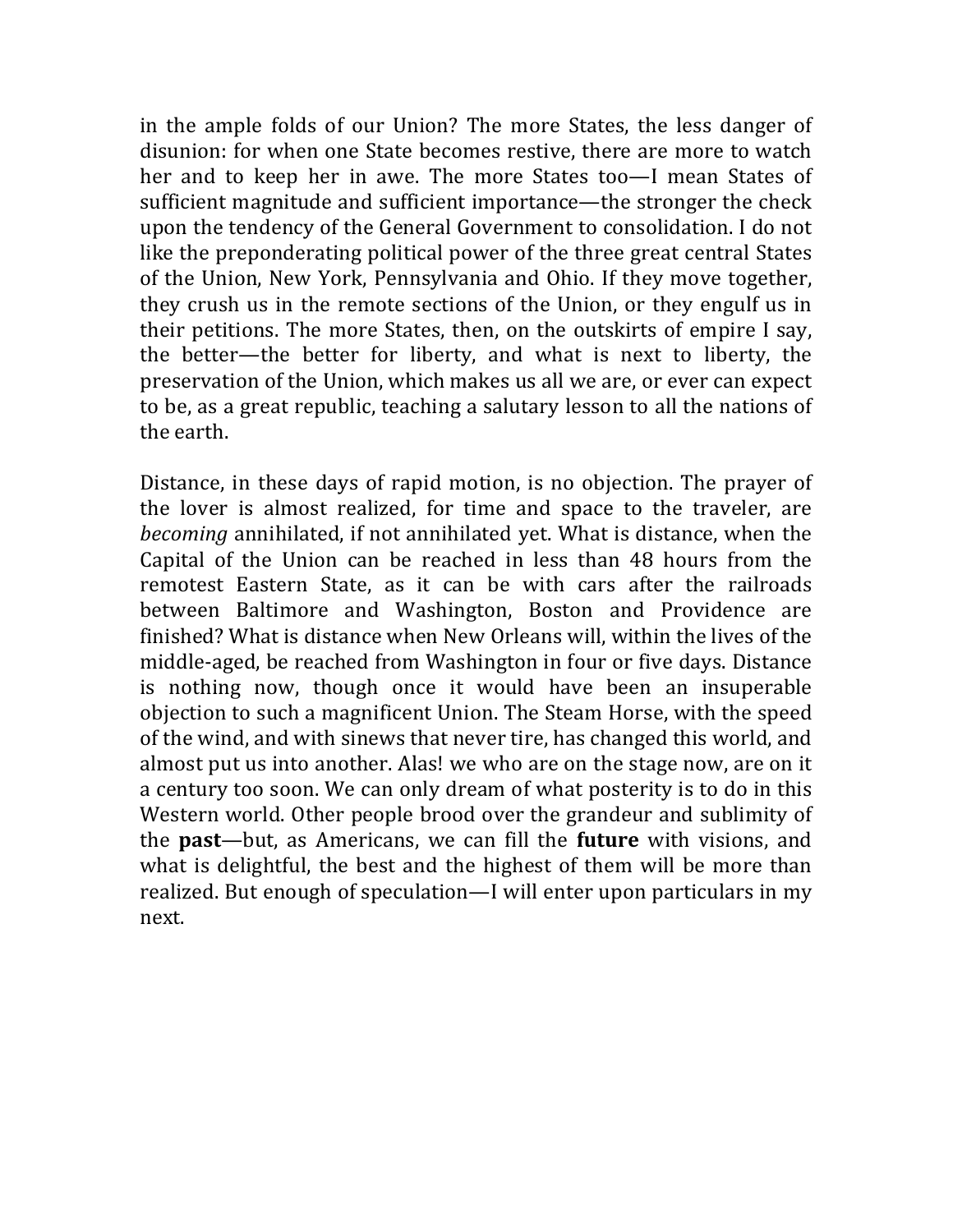## **6th Letter: St. John NB**

St. John, (New Brunswick), October 1834.

The steamer "*Henrietta*" took us across the Bay of Fundy—a treacherous bay it is too, with its everlasting fogs and its prodigious tide, deluding many a coaster, and benighted European, as he approaches its shores—and at noon, after some seven or eight hours of rough sailing, the forty miles athwart the bay, from Digby to St. John, were over, and we were landed in St. John, the largest town in, though not the capital of, New Brunswick. The port physician, who gave us the fiery fumigation when we went on from Eastport where there was no cholera, gave us but a gentle glance, when we returned from Halifax, where the cholera just *had been*, if there was none there now.

I asked everyone whom I met, what was the population of St. John—but none could tell, though all could "fancy", some number or other. I guessed it was some ten or twelve thousand—perhaps it is as large, in population, as Portland; but the census has just been taken, and we soon shall know. I have italicized the word *fancy*, for every man, woman, and child that make the least claims to respectability, fancy-just as we Yankees "guess", and the Virginians "reckon", and the Georgians "expect", or "'spect", as they pronounce it. "I fancy the population is *8,000"*, says one, "*I fancy it is 15,000"*, says another. "*I fancy it is after ten o'clock*", says this man—and "*I fancy that it is a fine day*", says this woman. The old men *fancy*, and the young women *fancy*. Everybody *fancies*—and fancy at nothing, just as hundreds and hundreds exclaim "*indeed! indeed*!" no matter whether you communicate to them the important fact that their houses are burning down about their ears, or the unimportant fact that the day is fine or bad. *Fancy* is a sign of good breeding—and when that is the touchstone, who would not fancy? But I must not laugh at this peculiarity, for the well-bred people *do* speak good English, better than they of the same class speak this side of the boundary line—without our everlasting or ever-obtruding adjective, *considerable*, and that long word *terrible*, which qualifies everything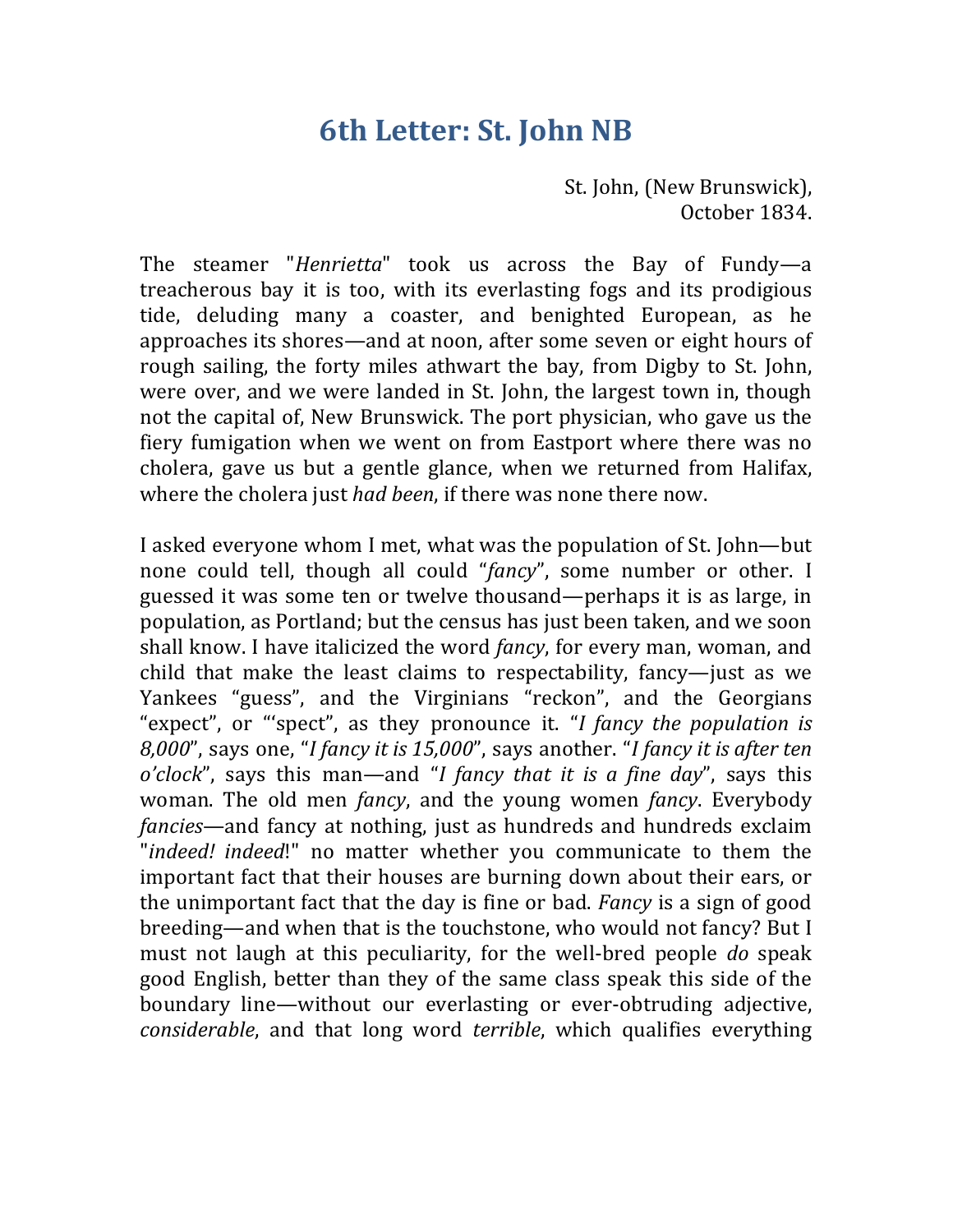with many people, from "*a* terrible cold day" down to a "terrible *hubbly*,"<sup>21</sup> or "a *terrible sloshy*" road.

The city of St. John is on the banks of the bay of St. John, with a gradual descent toward the bay. A majority of the streets are regularly laid out, and cross each other at right angles. To give some of them, however, a gradual descent, great expense has been incurred, as it was often necessary to [build some?] immense [ledges?], in doing which [...] The market in St. John is not a very remarkable building. Over it, there is a Reading Room, which, like the Reading Room in Halifax, is well-stored with English newspapers and periodicals, and with some few newspapers from this country. At this season of the year, business is uncommonly lively and brisk. A freshet in the river St. John had brought down immense quantities of lumber, and the harbor is crowded with English shipping, and hundreds of workmen are loading them as rapidly as possible. The shipping too, that are in the ports, are, generally speaking, of the largest size, intended, I suppose, for the lumber trade. Indeed, ships of immense size are built here and hereabout, not only in the neighborhood of St. John, but all along the lower part of the river St. John, and all along the northern part of Nova Scotia. The freshet on the river, which is bringing down so many rafts of timber, the numerous vessels in port, and the consequent activity in this, the closing business season of the year, in a region where the ice will soon chain up everything, gave to St. John life, animation, and apparent importance, which probably exaggerated everything in my view; for, indeed, it did seem like one of the busiest places in North America—a character, I believe, which it will not always sustain.

St. John, however, must, from the very nature of its position, be a large  $city$ —it may be, in the progress of time, the largest this side of New York—for it is at the mouth of a most magnificent river, one of the most important and valuable rivers this side of the Alabama, with a backcountry of immense extent, capable of sustaining a large population, that will ever seek vent for their trade in the city of St. John. While speaking here of the river St. John, I cannot but allude to its importance to us as a State, and of course to the United States, for we in this section of the State—and the more true is the remark, the further

  $21$  Hubbly — Uneven; rough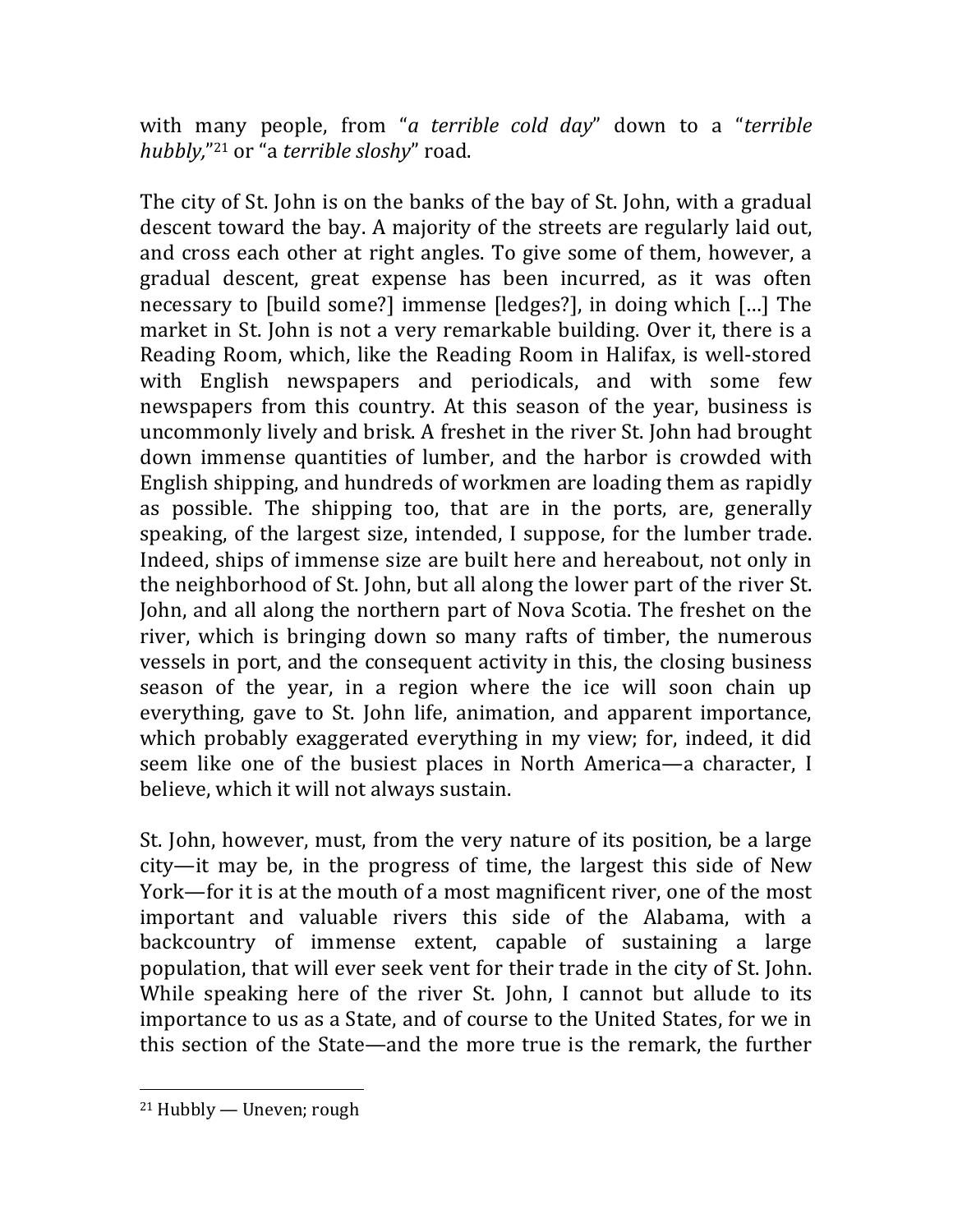that one goes west—have but a feeble idea of the importance of this truly magnificent river. As the Mississippi is our most important outlet to the tiers of States upon its own banks, and the banks of its tributaries, even so, the St. John is as important as an outlet to Maine; or to speak more precisely, the navigation of the St. John is as important to us, as the navigation of the Mississippi is to any one State on its banks. Steamboats ascend with ease to Fredericton, 85 miles from St. John; and with but little expense, they might ascend to Woodstock, where, indeed, they have been already—and I know not how much further up.

But, let anyone look upon the map, and trace out the tributaries of the St. John in Maine, and mark the manner in which the population upon their banks must be connected with its trade, then they will have an idea, but a faint idea, of the value that the free navigation of such a river would be to us. In every sense of the word, it is a noble river. It not only drains an immense extent of country, but much excellent land, capable of supporting a large agricultural population, whose market, more or less, will be at the city of St. John. It tributaries too are rivers of themselves, important rivers, not only those from the East, but some of them from the Western side. Everybody speaks well of the land on the Aroostook, and all who know anything of the country go much beyond anything I have written in speaking of the importance, not only of the river St. John, but of that large territory which is now the subject of dispute between the United States and Great Britain—the subject of *dispute*, if it has not been trafficked away in some political bargain—I speak carefully; for, as important as that territory is, to us, as a people, yet it is a remarkable fact, that the people know not in what condition, or in what hands, is the negotiation. $22$ 

I looked around into every nook and corner of St. John, as is my custom when travelling. York Point, where the cholera is raging, is a vile hole full of an emigrant population, as filthy as they can well be—thus teaching people who would not have the cholera, the importance of being clean. The Parish of Portland, where there is also some cholera, is but a little better off as to neatness. The Irish emigrants here and hereabouts are crowded to suffocation almost—I dare not say how

 $22$  The international boundary between New Brunswick and Maine was permanently settled by the Webster-Auburn treaty of 1842.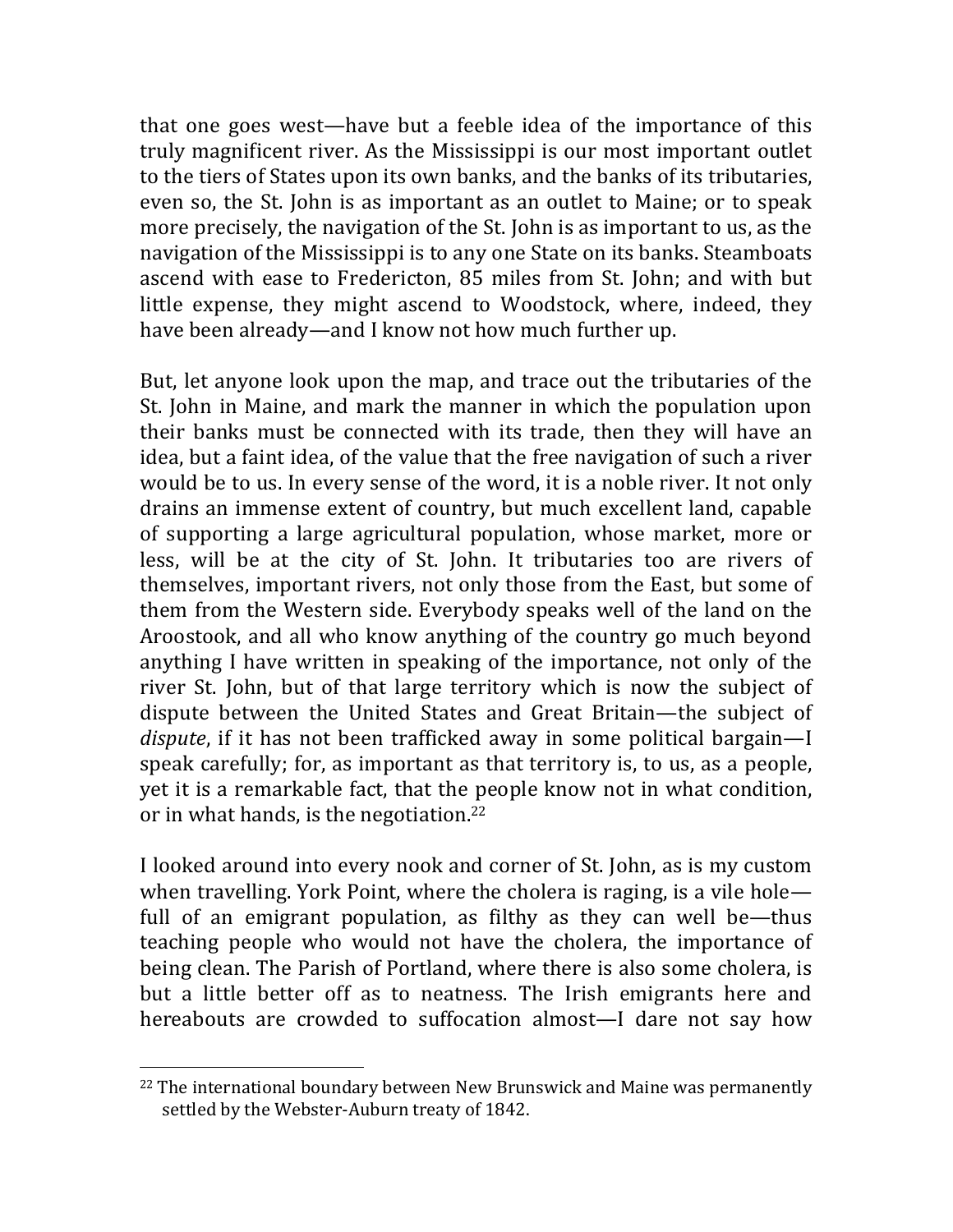many there are in a house, lest I should be accused of exaggeration. I looked into the graveyard, where I found buried a son of one of the old Governors of Virginia, if I do not misread my notes—who, when driven off by the Revolution, came here to lay his bones. The Barracks-for the British have soldiers here, a Regiment, I believe—are on a handsome and airy plain. The redcoats are kept at home now, lest they should stray into the regions of the cholera.

Judge Chipman, now the Chief Justice of the Province, has an elegant establishment, with spacious grounds around it. There are seven other elegant houses, the names of whose owners I have forgotten. The Courthouse is one of the best, if not the best building of the kind in North America. There the Mayor has his court. There too, in the courtroom, are suspended the arms of the Province. A flight of stairs from the top to the bottom of the building, sustained on the principle of the arch, was worthy of attention. I was going to say something of the jail—but that rogue is a blockhead who stops long in any jail I saw in either of the Provinces.

Here, by the way, I must not omit the falls at the mouth of the St. John, a natural precipice—but yet with a fall up-stream as well as down-stream. The river is narrow at its mouth. The whole mighty current rushes through a narrow rocky channel with precipitous banks, and when the tide is down, the water falls over the rocks; but when the huge tide of the Bay of Fundy comes in with thirty or forty feet of water, seeking a passage up the narrow channel, it not only overwhelms the waterfall, but accumulates in a mass itself, and, vainly seeking a vent, tumbles over itself, and makes a fall in another direction. Of course, these falls are passable for vessels only at certain turn of the tide  $\lceil \ldots \rceil$  the romance vein I would eulogize upon it—further than to say, that I understand that seven Yankees from Hallowell have purchased the privilege, and soon intend to cover it over, or partially to cover it over, with sawmills, and other such musical instruments—instruments, that if they do not discourse such delightful and romantic music as the harp and guitar, discourse in music far more profitable, and far more attractive to the ear of the speculator.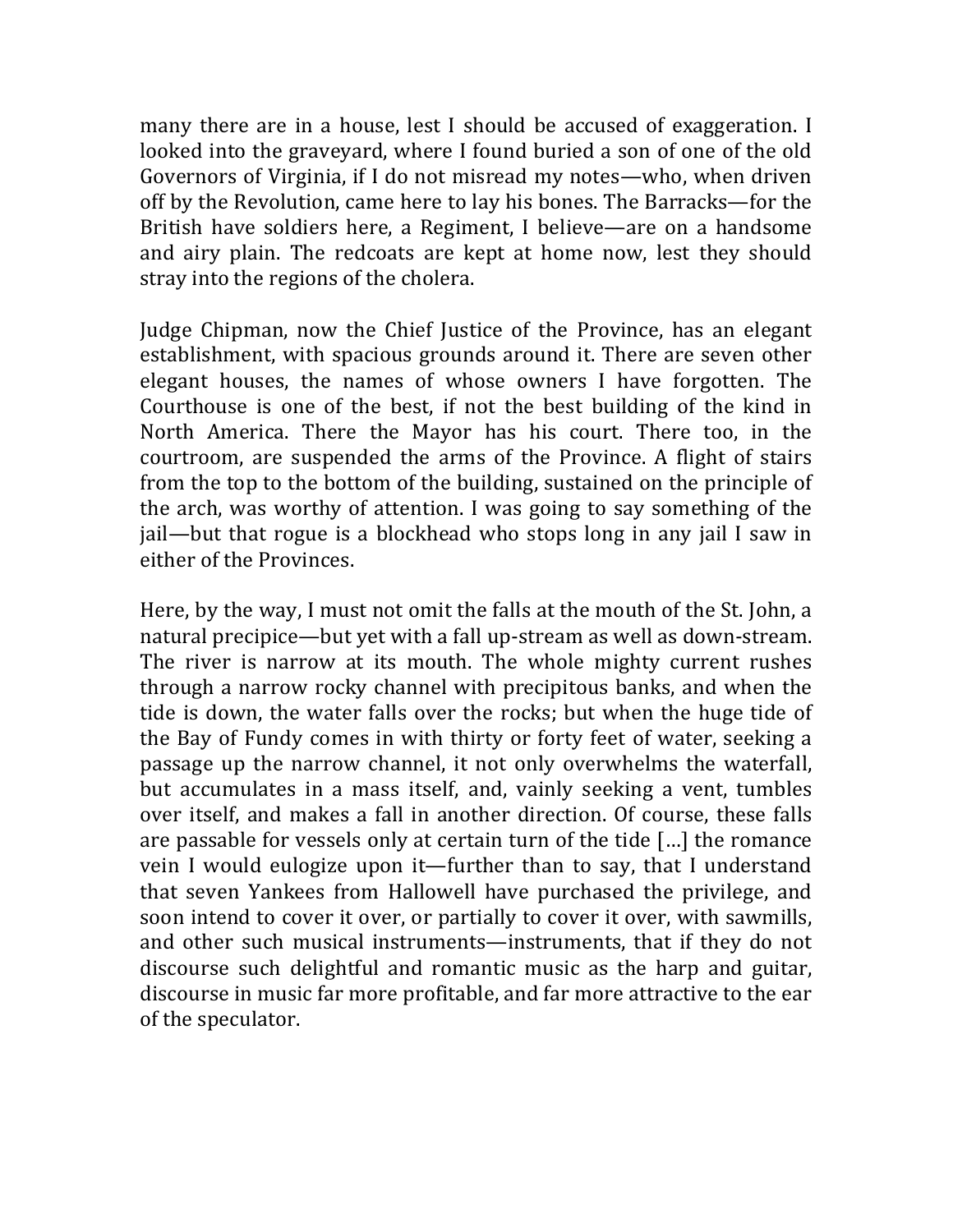## **7th Letter: Fredericton NB**

Fredericton, (New Brunswick), October 1834.

What a rascally climate this is! For five or six days past, I have been trembling and shivering over every fireplace that our towboat has stopped at, from Fredericton to Woodstock—not the niggardly, beggarly fireplaces either of modern refinement, but prodigious ovensimmense brick caverns, almost, into which, it is no fiction that a cartload of wood can be upset, and there burn to advantage. Logs are piled upon logs, Pelion upon  $0$ ssa<sup>23</sup>—foresticks<sup>24</sup> upon foresticks—and yet it is as cold as Greenland. A snowstorm, too, has come upon us. I am suddenly in the midst of winter; for winter, like spring, comes on here without the ceremony of notice or preparation.

I left St. John in the morning at 6 o'clock, in the steamboat "*Woodstock*," and about midnight we were landed at Fredericton—distance 85 miles. Our journey was longer than usual, as the wind was dead ahead, and the current swollen by the flood. On board, we had some of the dignitaries of the Province, and in a delightful warm cabin, we had a comfortable time. Is it the fashion here to address ladies by the titles of their husbands, to say Mrs. Attorney General, for Mrs. \_\_\_\_\_\_? I am sure I don't know; but, so did some of the people, and I ask for information. The dinner was at an English house, and eaten with English leisure. One can't help laughing, when he contrasts the rapid, devouring steamboat dinners with us, with the grave-like determination with which we ate of this. And yet our plan has its advantages. I travelled once, southward with an English gentleman, who never could get a meal before the stage horn summoned him hungry from his table, while I, having learned at College Commons the art of disposing of a dinner at the most in ten minutes, perhaps five—for a poor student in such a place, must devour quickly or starve leisurely—I had eaten enough and to spare, and was all prepared for a start in the best possible temper, while he would get up, fretting and growling, and cursing the whole generation of us Yankees. I don't wonder that John Bull, living on his little island, learns

 $23$  Pelion upon Ossa — making matters worse

<sup>&</sup>lt;sup>24</sup> Forestick — Front  $log of an open log fire (such as a fireplace)$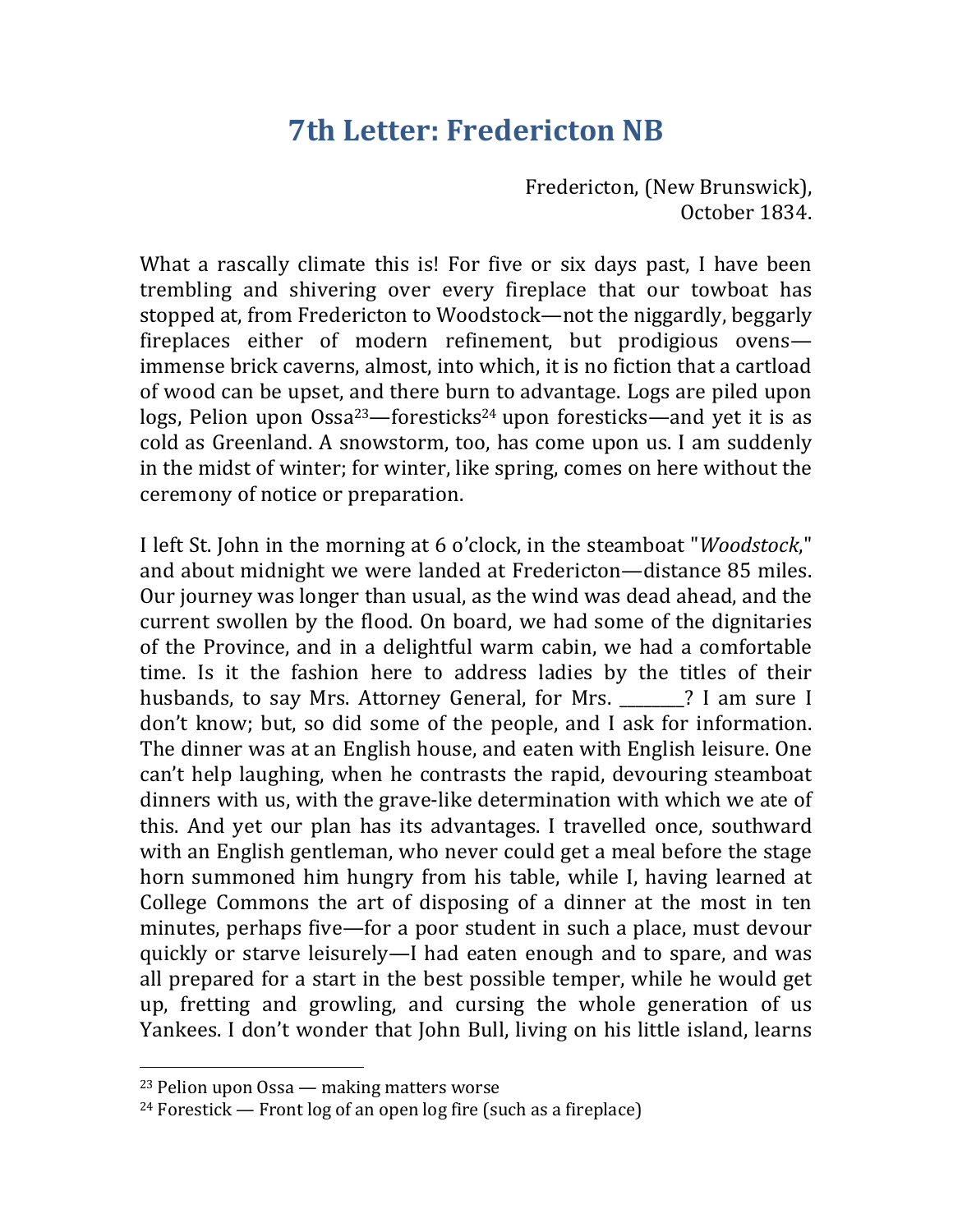to eat thus gravely. but how can we Yankees eat thus? we who live in an immense country, and if we hope to get over it, must learn to eat flying—at least when we travel. We sat down to the table at 4 o'clock. A minister, who chanced to be travelling with us, asked a blessing. All the formalities of a regular dinner were gone through. The dishes were changed. The cloth was removed. The dessert was brought  $\lceil \ldots \rceil$  the minister's blessing—for he did not detain us long—to a man travelling in a new country, through which he never expects to go again, and with his eyes wide open—panting to see everything. Give me the hop-skipand-jump dinner when travelling—no confinement in a cabin—so that I can see what is about me, or see at least if there is anything worth seeing.

The banks of the river St. John, for some distance above the city, are rocky, high and wild, somewhat resembling the coast of Maine and New Brunswick. But as we ascended, our eyes fell upon many fine settlements upon the banks of the river—many fine houses—and the indications were, that there were many good farms in the neighborhood. We landed, as I said, at midnight, at the only hotel in Fredericton, the capital of New Brunswick. The weather was bitterly cold. The wind howled, as if in the depth of winter. However, the good people make up in clothes what they lose in climate, and so one can pass the night very comfortably.

Next day, I prowled about to see the curiosities of Fredericton. The town, I suppose, has between three and four thousand inhabitants; but, as in St. John, nobody could tell—all "*fancied*". The streets seem to be regularly laid out. On the margin of the river there is one long street, extending the whole length of the town. Take it all in all, the town is a pretty town, and in it there are some handsome houses. I approached the barracks, and found the soldiers preparing for a parade. Anon, they marched out, clad in their most elegant uniform, for a review by the Governor of the Provinces, Sir Archibald Campbell—an officer who distinguished himself in the Burmese war, and who by some chance, is transferred, as British officers often are, from one end of the world to the other—from the Indies to the woods of North America. It was a fine spectacle, this review, and to me a new one. The Governor came on the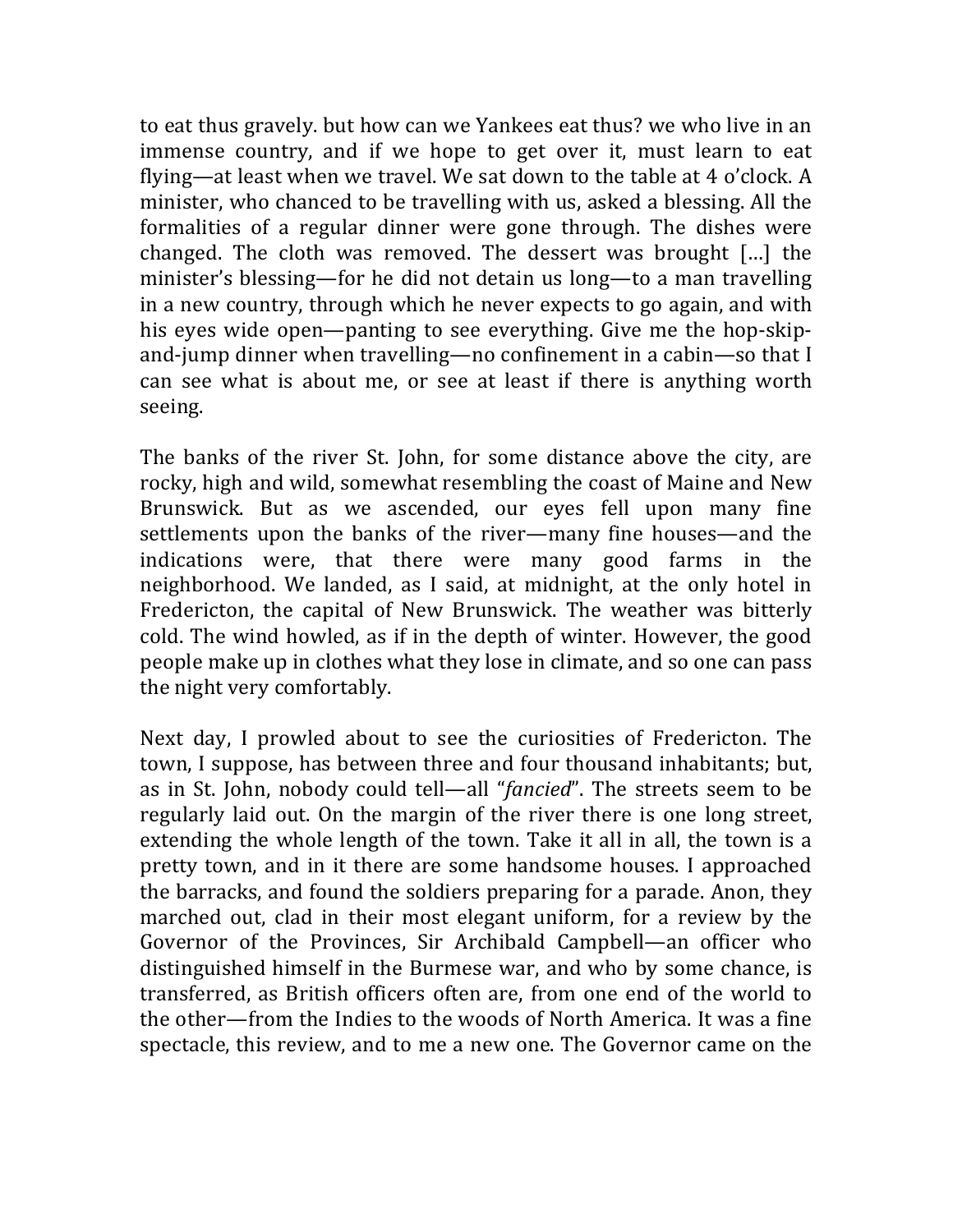parade ground in his barouche,<sup>25</sup> with his aide-de-camp, and with servants in livery. His uniform was superb, and the star of his order glittered on his breast. Sir Archibald is a short, stout-built man, who looks as if he were every inch a soldier. The troops reviewed were two companies of grenadiers, and two other companies of infantry. The grenadiers were tall, well-built men, having on prodigious caps, which added to their apparent height almost a foot. On the parade ground, they went through a variety of evolutions, advancing, retreating, and firing, as if in earnest action. The Governor kept them over an hour, in a day most bitterly cold, while the poor fellows, standing erect, and under arms, found it most difficult to keep themselves comfortable, notwithstanding the variety and rapidity of many of their evolutions. But if the English have such fine troops as these all over the world, I do not wonder at the extent of their possessions. Almost all were young men, the very patterns of neatness, at least on the parade ground, under a discipline as perfect as one can well imagine, moving like so many machines, turned by a single crank. After the parade was over, they marched off the ground, the band of the regiment, in a most superb uniform, playing in the loveliest notes, with a skill and effect that charmed even my unmusical ear.

I could not help reflecting on the inutility of such a farce in such a place. What noble fellows would these be, thought I, to clear the woods in the vicinity—for piling—for making log fences, or stump fences, or stone wall, for grubbing, or any purpose that should enrich and advance the country, rather than resting here, just to consume the fruits of the earth. But then, the soldiers would not enlist for this. They enlist to be gentlemen—for the sake of wearing the fine coat, and being idle, as well as for the shilling a day—and I am told that it is the fact, that so many are the applicants for enlistment, that the enlisting officers take only the men of the best figure, and best promise. And yet, they desert, notwithstanding the eagerness of many of them to get into the army. The English troops at Fredericton desert, and make for the American lines; and on the other hand, the American troops desert from Houlton, and seek the British dominions—so restless is man!

 $25$  Barouche — type of horse-drawn carriage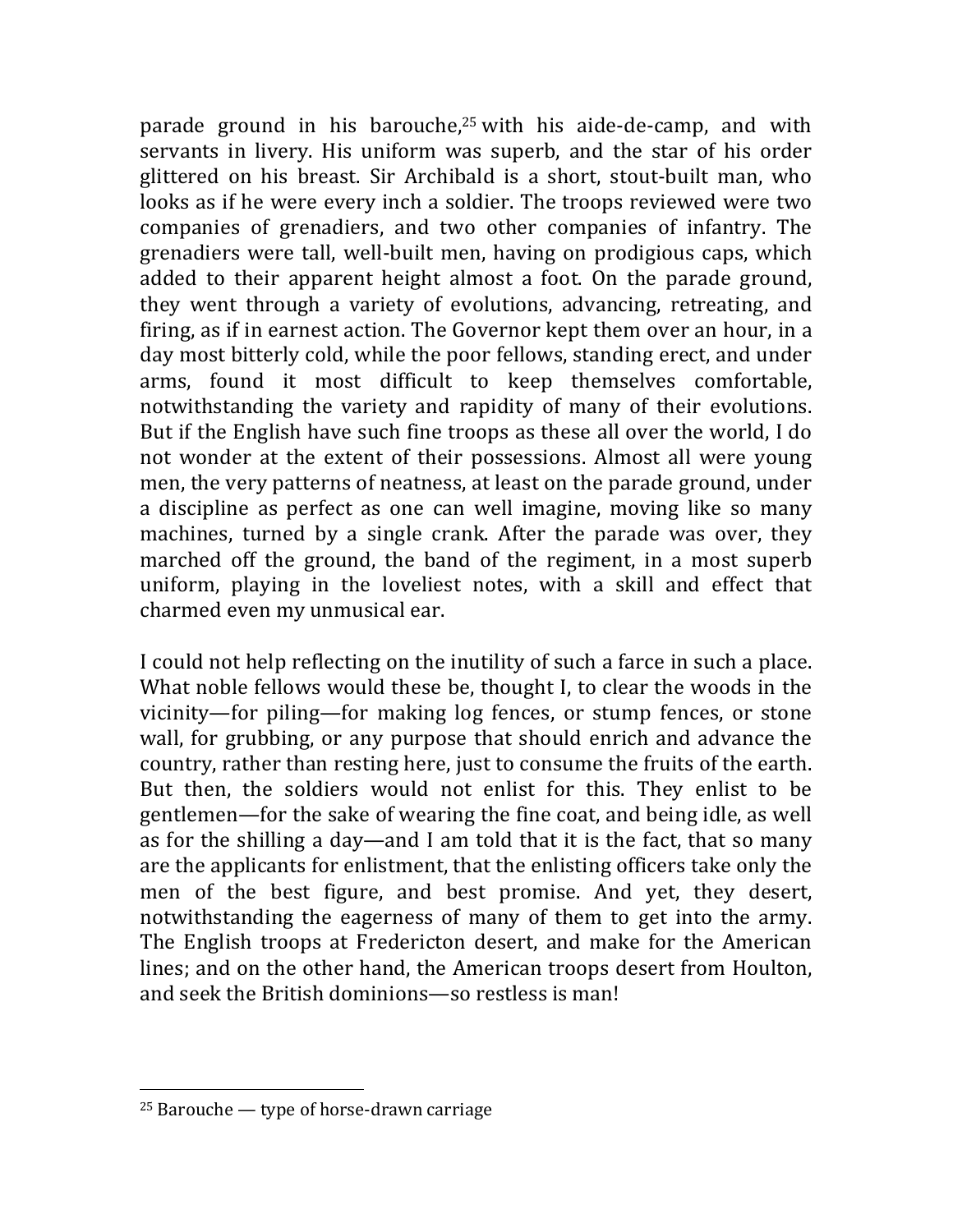I passed the evening with two officers, who had served in Portugal in the famous Peninsula campaign, under the command of the Duke of Wellington. What more interesting than these living, talking *books*, who will answer your questions, and are not dumb as the leaves of the paper you read. One can learn the horrors of war only by questions and answers. One of the officers who was then a Captain, was full of bullets and scars, almost. Many a night, he said, he had been compelled to sleep in the ranks in ploughed ground with the rain pouring down in torrents. Sometimes the field of battle, filled with the dead, became so pestiferous that it was death to approach it. He told me afterwards that, at the battle of Waterloo, the French cavalry were so desperately brave that, despairing of breaking down the ranks of the infantry in squares, they would gallop up in squadrons and fire their pistols in the faces of the British soldiers, or throw them at their heads, gnashing their teeth at the time—the only reply to which would be a hoarse laugh from the soldiers in the squares, who felt quite secure in their fortification of bristling bayonets. My captain after the war had sold his commission, invested the money in the purchase of lands in New Brunswick, became a farmer and a fisherman—and here he was, *he* who had been at Talavera and at Waterloo, catching fish in the Bay of Fundy, or building up towns in the wilds of New Brunswick. So goes the world.

### **8th Letter: Houlton ME**

Houlton (Maine), October, 1834.

On Sunday, I saw the troops in Fredericton in full uniform, once more. Regularly formed, and in regular order, they were marching to church the magnificent band, one of the best I am told in the British service, escorting them, with its delicious music. Some few of the soldiers were leading their little children by their sides. The church they attend is the Episcopal church, and there, they have seats in the gallery. I went there too. The church was large, and sufficiently elegant. A sensible man preached for us, who did not care much about what he was saying, and of course his auditors did not care much about him. If a minister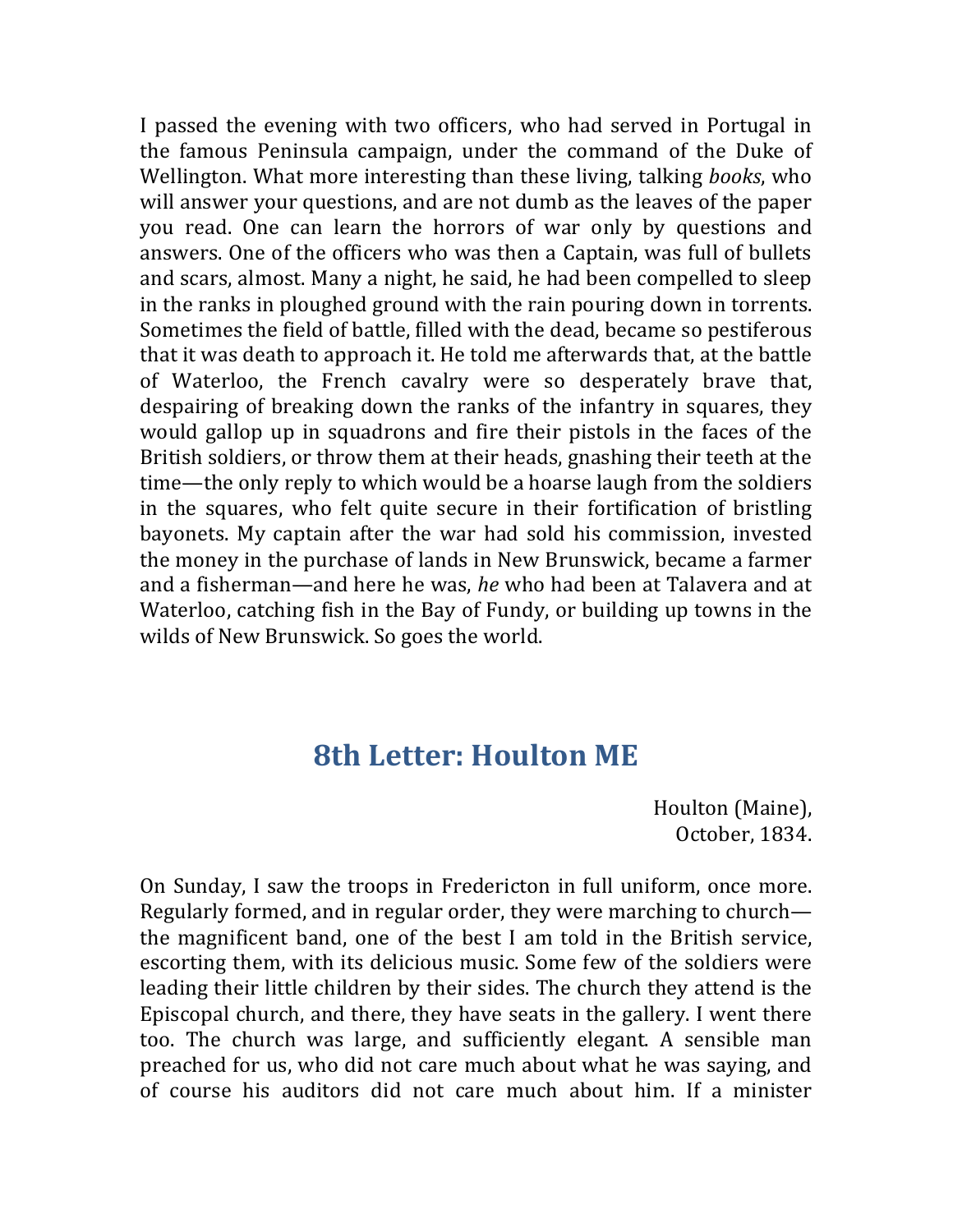preaches like a man talking in his sleep, an audience are not to blame if they close their eyes also.

I have omitted to say, that on Saturday I went into the Province Building, not very remarkable for anything, but rather shabby—having some few paintings, however, that were worth seeing. The courtroom is in the same building, and the court was in session. I found the lawyers in black (bombazine,<sup>26</sup> I believe, but I don't know) robes, with (what is the legal name? I have forgotten) [*bands*, we believe,] white collars, ministerial-like collars around their necks—and no member of the Bar could take his seat without this paraphernalia about him. The Judges wore no wigs here, but had on robes. Judge Chipman is now the Chief Justice—a fine looking man, who is Captain General of the Bench—the other Judges, and the members of the Bar, putting implicit confidence in what he says. Undoubtedly, he is a first-rate lawyer, and well worthy of the position he fills—a profitable position too, for a Judge of this court has a salary of between three and four thousand dollars a year, varied somewhat by fees, but nearer  $$4,000$ , I believe, than \$3,000. Judge Chipman, who was just entering upon his first term as Chief Justice, was adopting some new regulations. "*No member of the Bar*", says he, "*must appear in court without a black coat, a black stock, and a black vest*". How ridiculous this—but it is to keep up the dignity of the Bar. A new Judge had just been sent out from England, and had just arrived. The members of the Bar *resolved* against this appointment from abroad, and *petitioned* His Majesty; but I suspect that they will have to keep the Judge, whom, by the way, I found to be a very sensible and well-informed Englishman, after a traveling acquaintance of nearly three hundred miles from Halifax.

I left Fredericton on Monday. Dismal enough was the prospect now, for everything was covered [...] means of conveyance I could use so late in the season, was the packet boat, now metamorphosed into a freight boat, the body of her being filled up with goods, and leaving only a little after cabin, six feet by eight, filled with bawling babies, and bawling mothers, without husbands. Lord, what a squalling there was at times! Yelp, yelp, yelp, was the everlasting music. This mother had just come out from Scotland with an infant in her arms, in search of her husband,

 $26$  Bombazine  $-$  "A silk fabric in twill weave dyed black."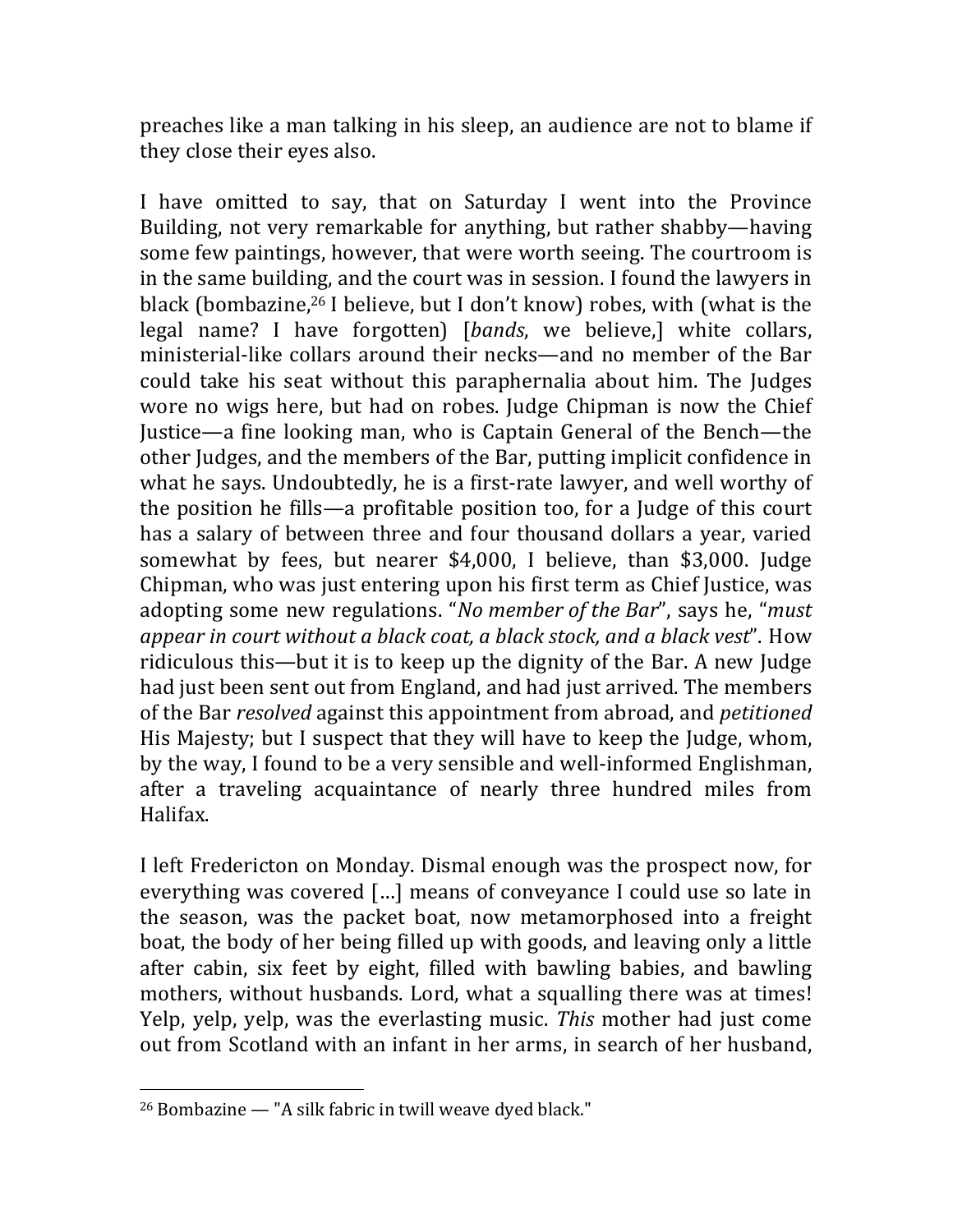who was making him a farm in the woods somewhere. She met him on the river, coming after her, as requested by letter—and really it was delightful to witness the tender embrace, and to see the father kissing the infant he had never seen before. *That* mother had come down in a canoe, and was going back as she could. Here was a wife following her moving husband, who had moved from this place and that place, and from that place to this place, so that he had lived in almost every town within the two hundred miles square. There was an old Irish lady groaning in spirit, uttering the most dolorous wails imagination can conceive, and writhing her face in the most horrible contortions, as if she did not enjoy our company at all.

Who can describe the figure we cut at night, when four or five boatloads of us would put up at some stopping house on the river? Of course, every bed was appropriated—but when there were but two or three beds, it was difficult to accommodate so many. The women, all of them—and there were five, with seven children too—would make one bed somewhere or other for all; and as for my companion and myself, (for I had a companion,) we would stow away ourselves somewhere in the garret, under the eaves— and I have cause to remember it well too, for getting up one morning before the day broke, my head suffered not a little from the blow from a beam, my memory forgot to warn me against. And then, at night, the young ones would squall, and squall again most lustily. The mothers would hush the dear creatures, and make twice as much noise in the hushing as they made in the squalling. And then the boatmen would smoke and swear, and roar—and as night advanced, such unmerciful snoring, mortal man never heard. A whole regiment of the poor fellows, who could get no beds, but were compelled to lay upon the floor, would raise such a storm of nasal music, as made my nerves startle and jump. Oh, the delight of traveling! the pleasures of traveling! Un triste plaisir,<sup>27</sup> it is indeed, as Madam de Staël<sup>28</sup> has confessed. There is no place like that which one has at his own fireside, among his own friends, as I have found, and found to my heart's content.

Our boat was three days in going from Fredericton to Woodstock, distance 60 miles. On the third day, I left it ten or twelve miles

<sup>&</sup>lt;sup>27</sup> *un triste plaisir* — a sad pleasure (French)

<sup>&</sup>lt;sup>28</sup> Madame de Staël (1766-1817) — French novelist and critic; of Swiss parentage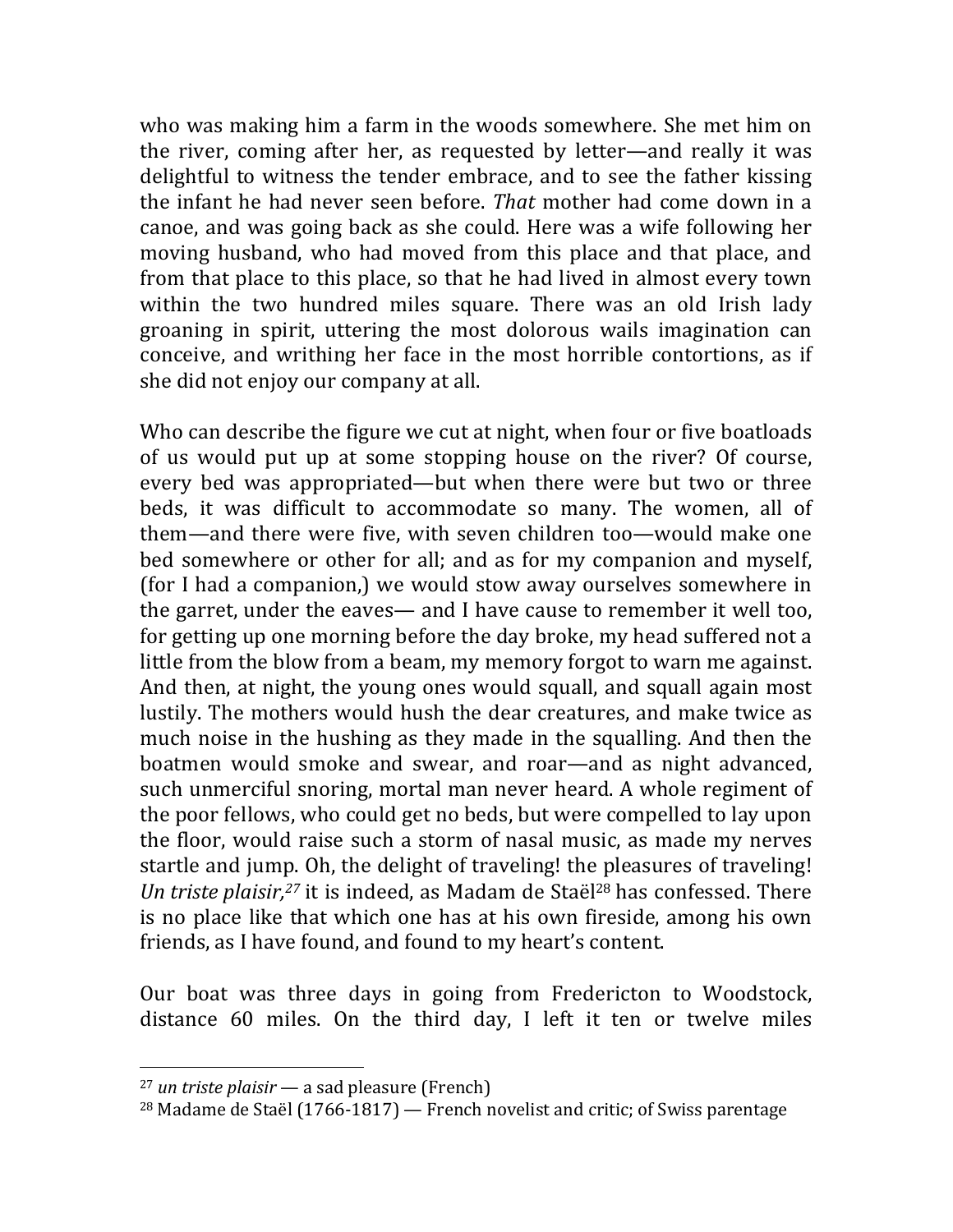downriver, and took land and foot passage to Woodstock, not caring to pass another night by the riverside. The passage was rendered more difficult on account of the high water. Horses tow up the boats as boats are towed on a canal—but I cannot say much in favor of the towpath. Indeed, in many places it was horrible. The horses would now ascend precipitous pathways, anon tumble along by huge rocks, soon swim some little creek, and often, but not very often, have passable paths. The daring of the riders is wonderful. The one we had was indifferent, whether he mounted a cliff fit only for the chamois to travel, or waded in water as high as his horse's back, or swam the rivulet. The progress thus made is from fifteen to twenty-five miles a day. Hundreds of timber rafts were floating down the river from St. John. Every little tributary was pouring out its treasure. We passed an Indian settlement on the way, in which there was a descendant of the old Acadians, with whom the boatmen would joke in *parlez-vous<sup>29</sup>* &c, &c. We passed a boat ascending the Madawaska, and all on board were Frenchmen. That sort of travel is amusing for a while, on account of the new life it shows one, but the pleasure does not last long—and I was rejoiced when encamped for the night at Woodstock. Twenty miles a day is tedious motion when one has been on a railroad that *does* carry him the distance in an hour, if necessary, with perfect ease and safety. By the way, let me not forget a lesson to housewives, who wish to dispose of their cats and their kittens—for, ascending the St. John, what should we see but a brood on a little raft descending the stream, which perhaps had come twenty or thirty miles—and the boatman told me this was no uncommon sight. But adieu to the tow path on the St. John. The cry of "*head in*" and "*head out*". and "*clear the towpath*" I had enough of, and the reason why I went no further I have told you before.

I started on Thursday for Houlton, twelve miles from Woodstock, on foot, over a road then bad enough, but through an excellent country, as I am told—and there the flag of our country, the stars and stripes, floating on the barracks of American soldiery, lets one know (if he did not know it before,) that he has changed dominion, and is on the eastern border of our mighty and far extended Republic.

 $29$  The conversation was perhaps conducted in pidgin French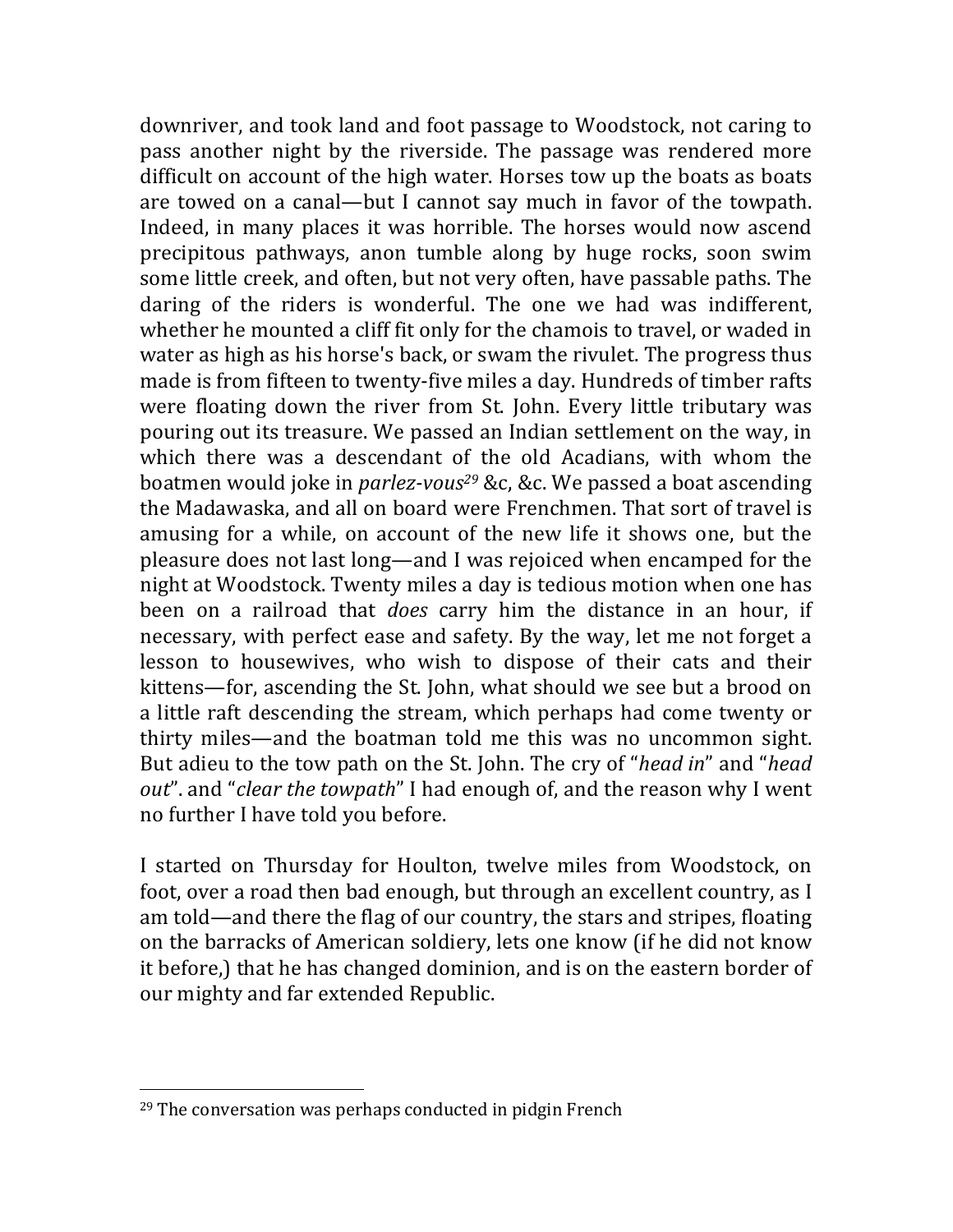## **9th Letter: Bangor ME**

Bangor (Maine), November 3rd, 1834.

*You* see from the place where I date this, that I am not on my way to *Quebec.* I have found it next to impossible to make my way through the *woods* at this season of the year. The snow at Fredericton on Monday *week fell from six to nine inches. Ice was rapidly making on the St. John* and its tributaries. I was over three days on my way from Fredericton to *Woodstock, only sixty miles! in a flatboat of more tedious motion than the broadhorns<sup>30</sup> of the Mississippi. No opportunity was there for ascending the river but in an open canoe, at fifteen, or at most twenty miles a day* and then, at this season of the year, with the prow Northward, aiming for *the region of storms, and the wilderness, where, if the ice was to freeze one in, he must take to his snowshoes, a mode of traveling I have not yet learnt—I* deemed it advisable to stop at Woodstock, N. B.; and, making my *way* on foot through the woods to Houlton, got on the Military Road, on *which to Bangor, as fine a stagecoach now runs, twice a week, as there is in the country.* 

The lumber business here just now has had quite a revival—and everybody is wide awake. The freshet (isn't this a Yankee word?) has let loose the logs, and the "river drivers" are "driving" the rivers from Passadumkeag, and all the other "keags", of the Indian nomenclature. The lumbermen also are going into the woods, with their teams, provisions, and boats; and one meets them whether on the land, or the rivers, pushing through the woods of the one, and "poleing up" the waters of the last, from whence many of them will not appear till May or June. Everybody is then alive, preparing for the winter campaign. Bangor and the vicinity, in particular, feel the impulse. Rafts, almost innumerable, are running down the Penobscot for the shipping at Bangor—and—from Old Town to the costly dam thrown across the Penobscot by the Corporation, there is the sharp hissing music of—I know not how many—saws. Buildings are going up yet in all directions,

 $30$  Broadhorn  $-$  Flatboat; "rectangular, flat-bottomed boat with square ends, used to transport freight and passengers on inland waterways." Typically, the current of the river was used for propulsion.